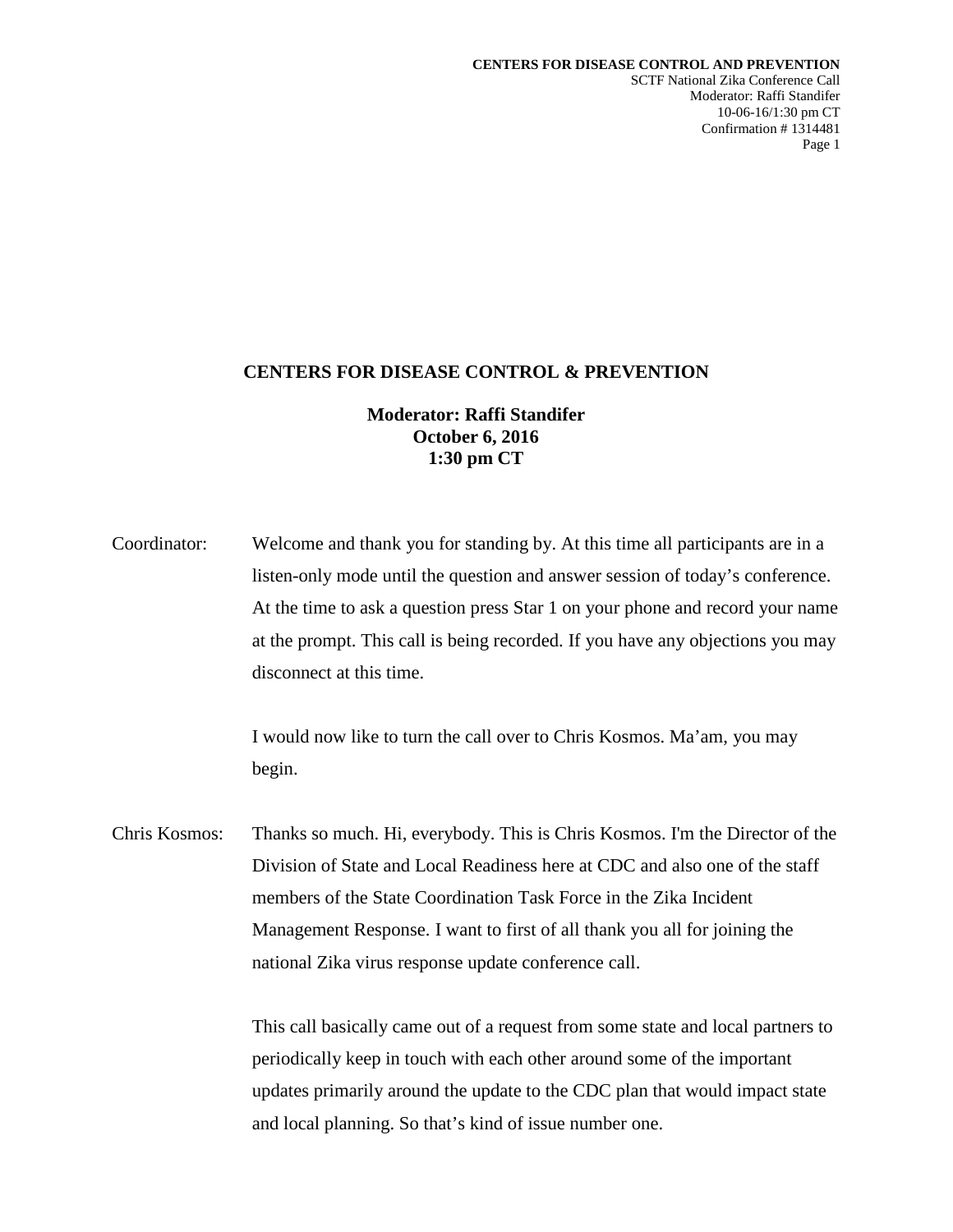So today we were going to brief you or will brief you on three important updates to the CONUS Zika plan, the continental US and Hawaii plan Zika plan, and then hopefully at about 3 o'clock or so or a little bit after 3:00 we will be joined by our partners from Florida who will be talking about a September 30 MMWR that they wrote and they will be talking about some of the response actions from Florida, some lessons learned, and to share with you just some of their experiences from their Zika response.

Now granted all of you know that Florida is in the middle of Hurricane Matthew. Certainly our hearts go out to everyone from Florida as well as Georgia, North Carolina, South Carolina and anyone that is in the path of Matthew. So we here at CDC obviously are watching them very closely. So if in fact our colleagues from Florida are not able to join the call today because of that it would certainly be understandable and we'll have to reschedule that portion of today's briefing.

But today what we're going to have we're going to update you from the CDC experts on three particular areas. We're going to hear from Emily Petersen who's going to be talking about some of the updated guidance that's in the CONUS plan about preconception guidance. We're going to hear from Koo Chung about the update to the blood safety guidance, and we're going to hear from John O'Connor who is going to talk about the establishment of active transmission and cautionary zones. And then in-between each of those three speakers we'll have time for Q&A.

We also have other CDC speakers on the line so there's a representation from our vector team, our epidemiology team, our global migration and quarantine team, and lab, as well as medical investigation. So if there's other questions related to the response, we will try to get our CDC experts to answer those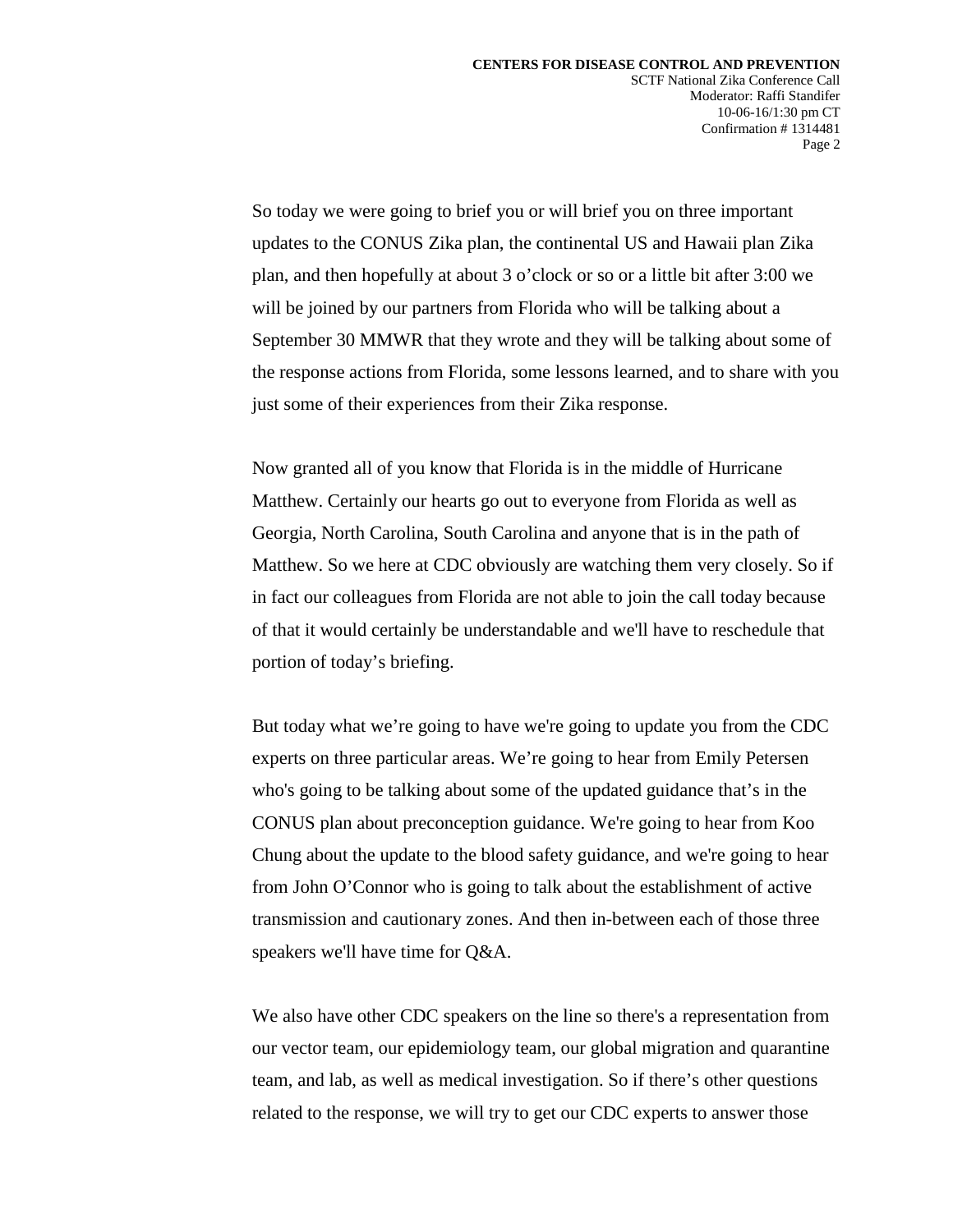questions as well. So with that I'm going to turn it over to Emily Petersen who's going to provide you with the update on the preconception guidance. Emily?

Emily Petersen: Thank you, good afternoon. CDC has updated this guidance for couples planning to conceive and also its guidance for prevention of sexual transmission of Zika virus. For men and women who have traveled to or have discrete sexual exposure with someone who has travel to or lived in an area where Zika virus is active, has active transmission regardless of whether or not there are symptoms. Men with possible Zika exposure who are considering pregnancy with their partner should wait at least six months after their last exposure if symptomatic or symptom onset if—or, sorry, last possible exposure if asymptomatic or symptom onset is symptomatic before trying to conceive.

> Women with possible Zika virus exposure who are thinking about becoming pregnant should wait at least eight weeks before trying to conceive and this recommendation remains unchanged from the previous guidance. Women with possible Zika virus exposure who are not pregnant and do not plan to become pregnant, and their male partners who want to minimize their risk of sexual transmission, should use condoms in addition to their chosen birth control method or abstain from sex for the same time periods listed above.

Women of reproductive age with possible Zika virus exposure who did not want to become pregnant should consistently use the most effective form of contraception that they choose. For men and women who live in an area with Zika virus active transmission who are considering pregnancy in the near future, we recommend talking with their healthcare providers about their pregnancy plans during a Zika virus outbreak, the potential risks of Zika virus infection in pregnancy, and how to prevent Zika virus infection. And then for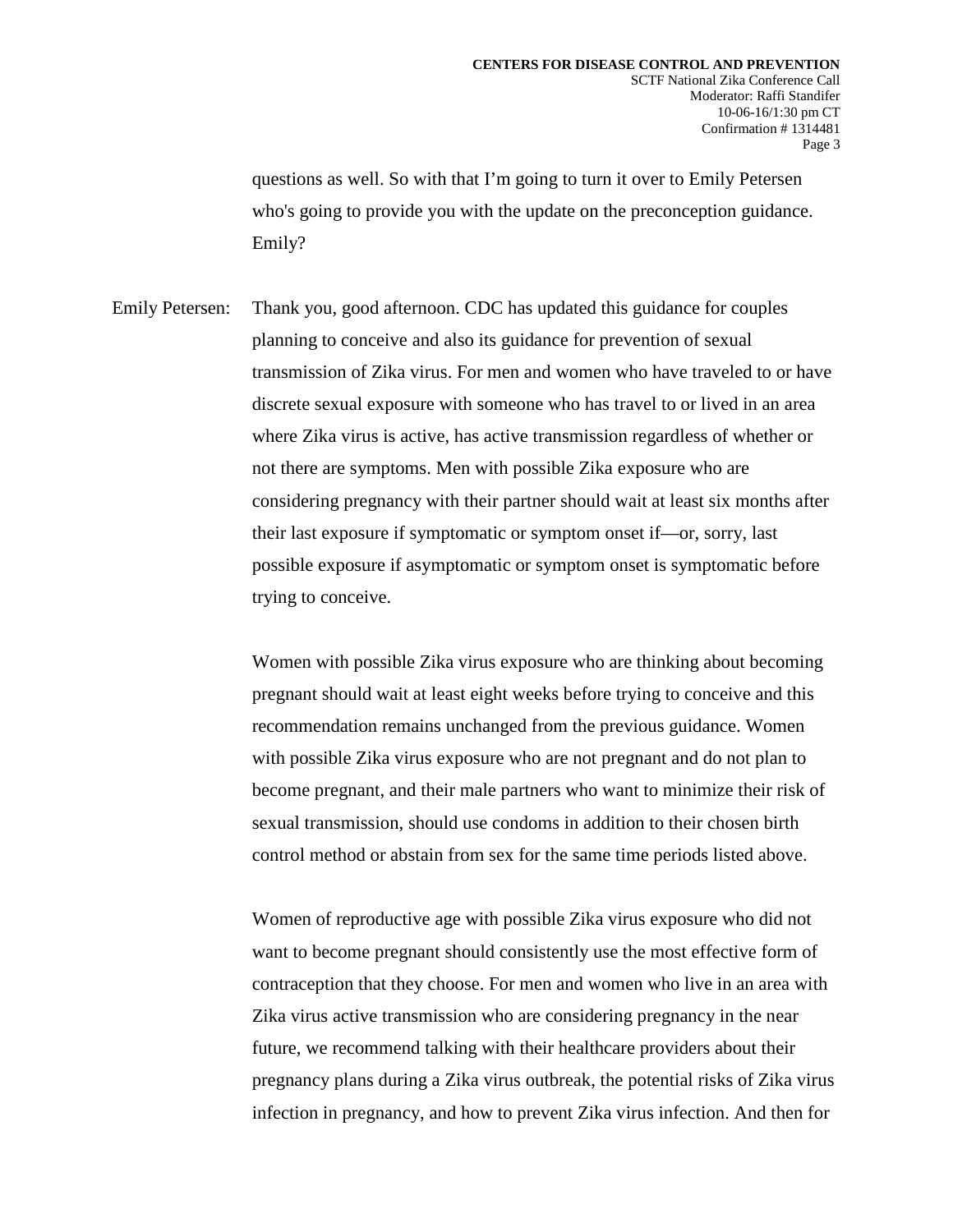men and women who are considering travel but are also planning to conceive in the near future, we recommend considering avoiding nonessential travel to areas with active Zika virus transmission.

So the primary change in this updated guidance is extending the time frame for men with possible Zika virus exposure who do not have symptoms and extending that to six months to wait to conceive before attempting conception with their partner. The recommendations for this group is now consistent with the recommendation for men who had symptoms of Zika virus and disease and this change is based on the following new data.

There are no reports of possible sexual transmission from men without symptoms to their sex partner. Zika virus RNA has been found in the semen of at least one man without symptoms, and Zika virus RNA has been detected in semen of symptomatic men for up to six months. There are no data indicating that men without shed virus for less time than men with symptoms. Despite these emerging data, many questions remain. We do not know whether the Zika virus RNA in the semen can pass infection to an uninfected sex partner. One way to answer this question is by culturing Zika virus collected from semen, although the standard methods of culturing are in development.

And then to date Zika virus RNA has been, as I said, detected in semen up to six months after symptom onset, but Zika virus has not been cultured in semen more than three months after symptoms started and sexual transmission has not been confirmed greater or reported greater than 41 days after symptom onset.

These updated recommendations incorporate what we've learned since the previous guidance was released. The time periods are expected to minimize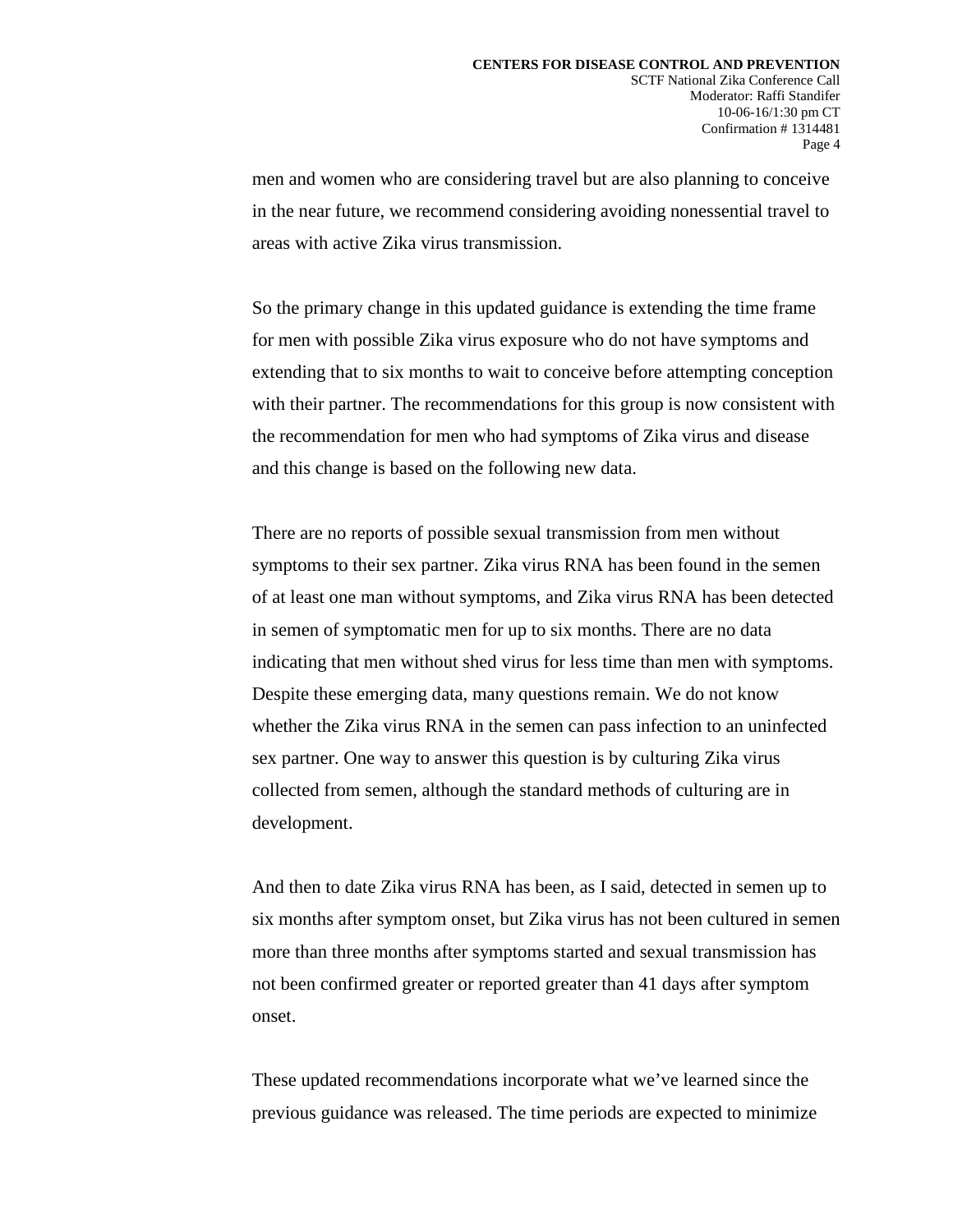the risk of sexual transmission around the time of conception and prevent possible early fetal exposure. As new information becomes available this guidance will be updated.

- Chris Kosmos: All right so, Emily, can I just see if I've got this right. So for women you're asking women to abstain for eight weeks, men whether symptomatic or asymptomatic six months, is that correct kind of in a nutshell?
- Emily Petersen: Correct. So for people who want to become pregnant, we're recommending eight weeks, waiting eight weeks after a possible exposure for women and six months for possible exposure for men. And then the sexual transmission guidance for people who want to prevent sexual transmission of Zika virus infection that is the same time recommendation. So eight weeks for women to use condoms or barrier methods to prevent infection during sex or abstaining from sex and then six months for men to use condoms or abstain from sex.
- Chris Kosmos: Okay great. Thank you so much. Operator, can I open it up for any questions please?
- Coordinator: Thank you. If you'd like to ask a question please press Star 1 on your touchtone phone. Make sure your phone is unmuted and record your name clearly when prompted. Your name will be required to introduce your question. If you need to withdraw your question at any time you may press Star 2. Again to ask a question please press Star 1 and record your name. We'll take a moment for questions to come through. Please stand by.

We do have questions coming in. I'm gathering their names. Please stand by one moment. Our first question comes from (Christine Mogul). Your line is open.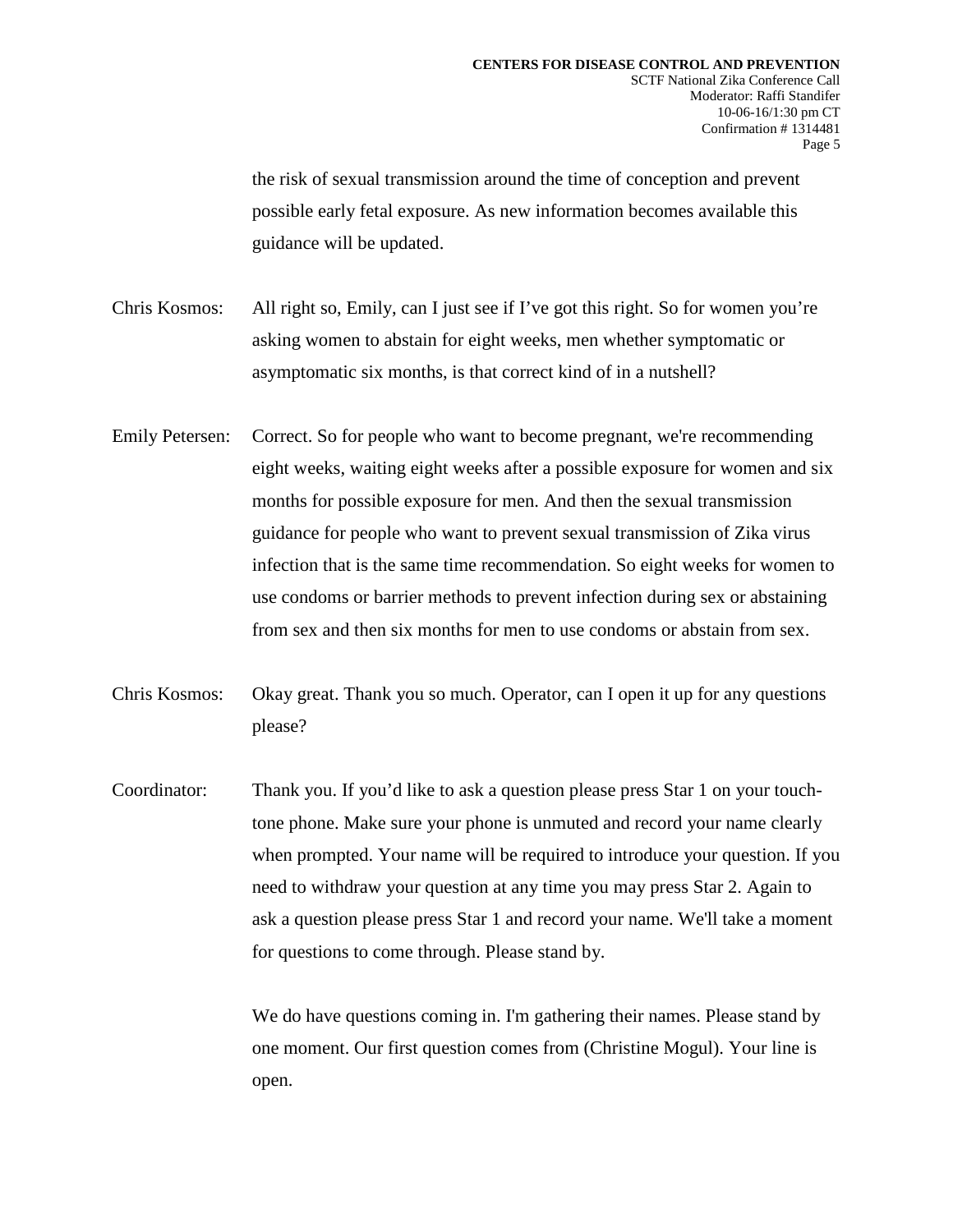(Christine Mogul):Good afternoon. Thanks for taking my call. I was curious then if in couples planning to conceive, if the husband was exposed, wait till the six months, does that mean the wife needs to? Or the couple needs to wait an additional eight weeks? Or is that six months encompassed in that eight week waiting for the woman?

Emily Petersen: Sure thanks. So if the husband was exposed and does not have ongoing exposure and the couple practiced consistent and correct use of condoms or abstained from sex for six months then there would be no need to wait an additional eight weeks to attempt conception.

(Christine Mogul): Okay thanks.

- Emily Petersen: Thanks.
- Chris Kosmos: Operator any other questions?

Coordinator: Our next question comes from (Cheryl Hand). Your line is open.

(Cheryl Hand): Yes, so if the woman returns from her travel, we have recommended that she wait eight weeks before conception what would—would the follow-up be the same if she became pregnant during that eight weeks as if it was prior to the exposure?

Emily Petersen: So if she became pregnant within eight weeks after exposure, is that the question?

(Cheryl Hand): Yes.

Emily Petersen: Okay thanks.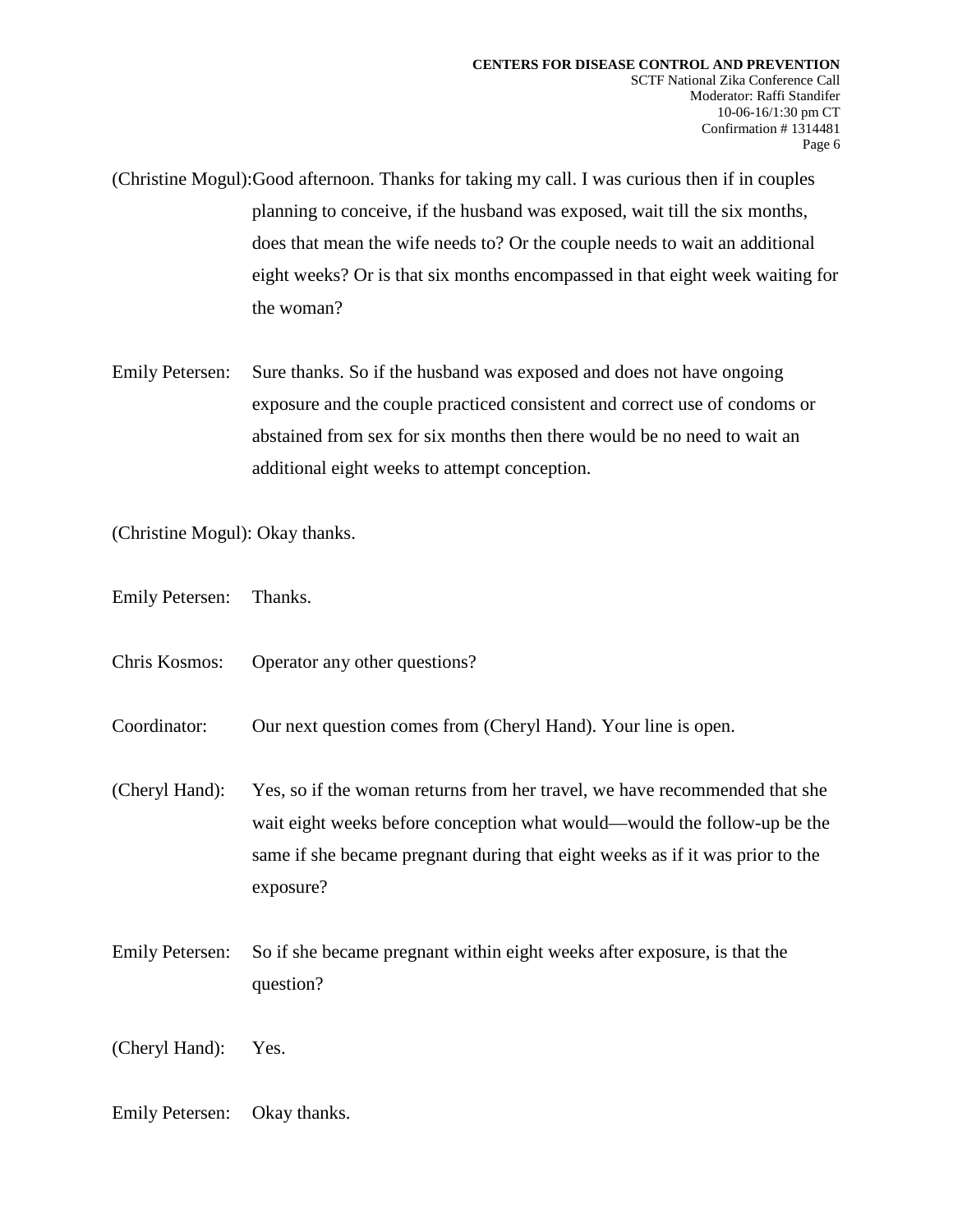- (Cheryl Hand): After she traveled, she returns and then becomes pregnant within the eight weeks.
- Emily Petersen: Sure. So we have guidance that recommends testing for pregnant women who become pregnant within the eight weeks of return from travel. And that would be the same testing recommended for pregnant women. And then we also have recommendations for care of pregnancy for those with Zika virus infection, which were released a couple months or were updated a couple months ago and so we would recommend following those guidance.

So if they became pregnant within eight weeks after exposure, we'd recommend similar to if became infected during pregnancy. Although we do not know the risk, we're currently recommending testing and care similar to if she became infected during pregnancy.

- Chris Kosmos: Thank you. One thing we would point you to is the CDC web site, the Zika web site, which you could just Google. And you'll find the CDC Zika web site and all those guidance documents are on the CDC site. Okay operator any other questions?
- Coordinator: We show no further questions in queue.
- Chris Kosmos: All right. Okay, we're going to our second speaker today. Koo Chung is going to talk about the updated guidance on blood safety. Koo?
- Koo Chung: So I'll give you a quick rundown of what's happening so far in Puerto Rico and CONUS. In Puerto Rico, we screened over 33,000 donated units with 303 or .9% were positive for Zika virus infection. In the continental United States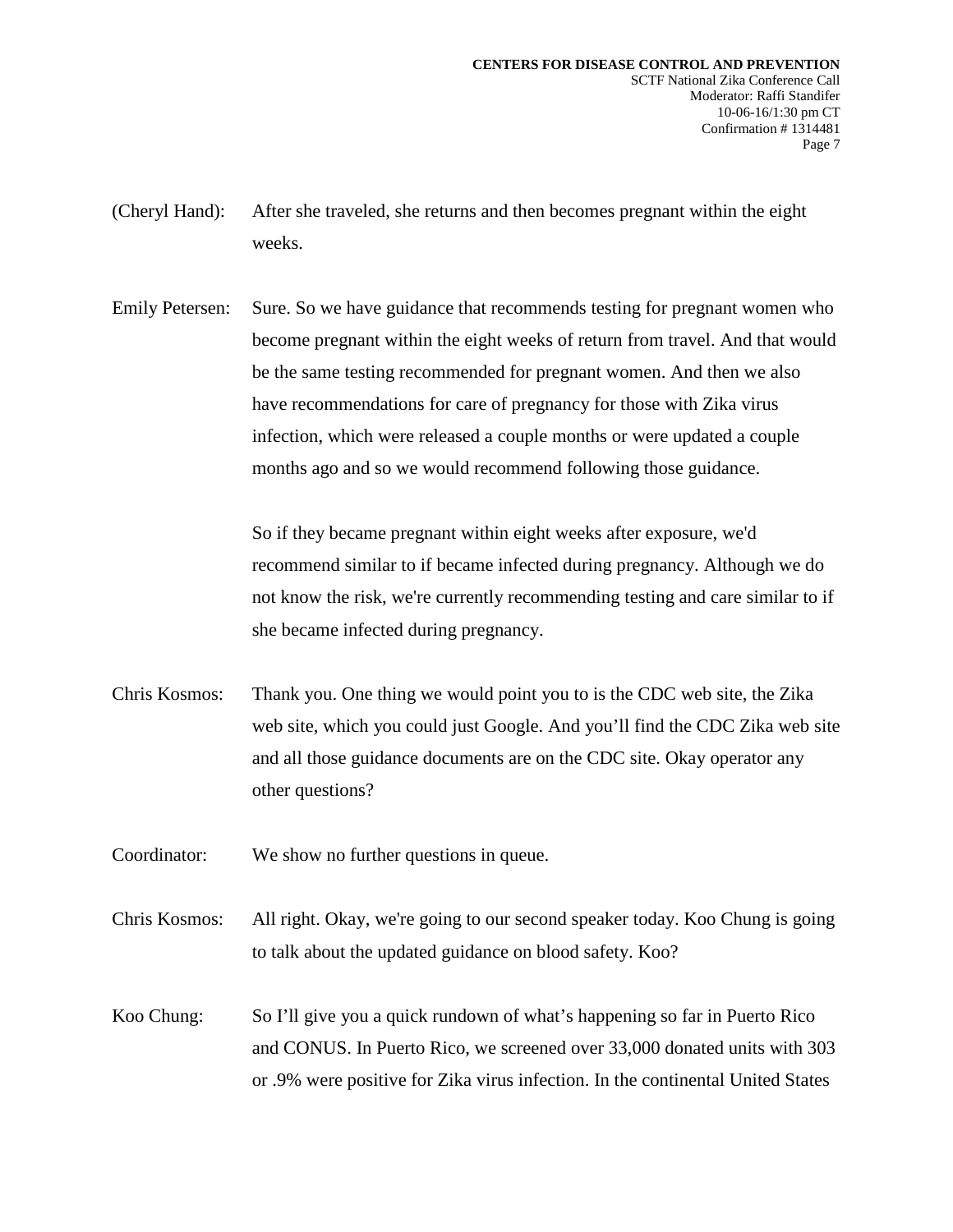we screened over 413,000 donated units with 21 or .005% that are presumed positiveby donations.

So on August 28, the FDA issued revised recommendations for reducing the risk of Zika virus transmission by blood and blood components. FDA recommendations recommend that all states and territories screen individual units with blood screening tests authorized for use by FDA under investigational new drug application or an FDA approved pathogen reduction technology may be used for plasma and certain platelet products.

So implementation of the guidance following release of the recommendation is immediate for states or territories with one or more reported locally acquired mosquito-borne case. Within four weeks for Alabama, Arizona, California, Georgia, Hawaii, Louisiana, Mississippi, New Mexico, New York, South Carolina, and Texas.

So again these 11 states are Alabama, Arizona, California, Georgia, Hawaii, Louisiana, Mississippi, New Mexico, New York, South Carolina, and Texas and 12 weeks for all other states in the United States. This information is also available in the updated CONUS which can be found on our Web site as well as we've updated the algorithm for reporting presumptive RNA donors to state health departments in our appendix in the CONUS plan.

Chris Kosmos: So (Koo) let me just ask a question. So FDA is recommending universal screening of all donations, blood donations?

Koo Chung: That's right.

Chris Kosmos: And then the 11 states are—tell me again, what was different about those?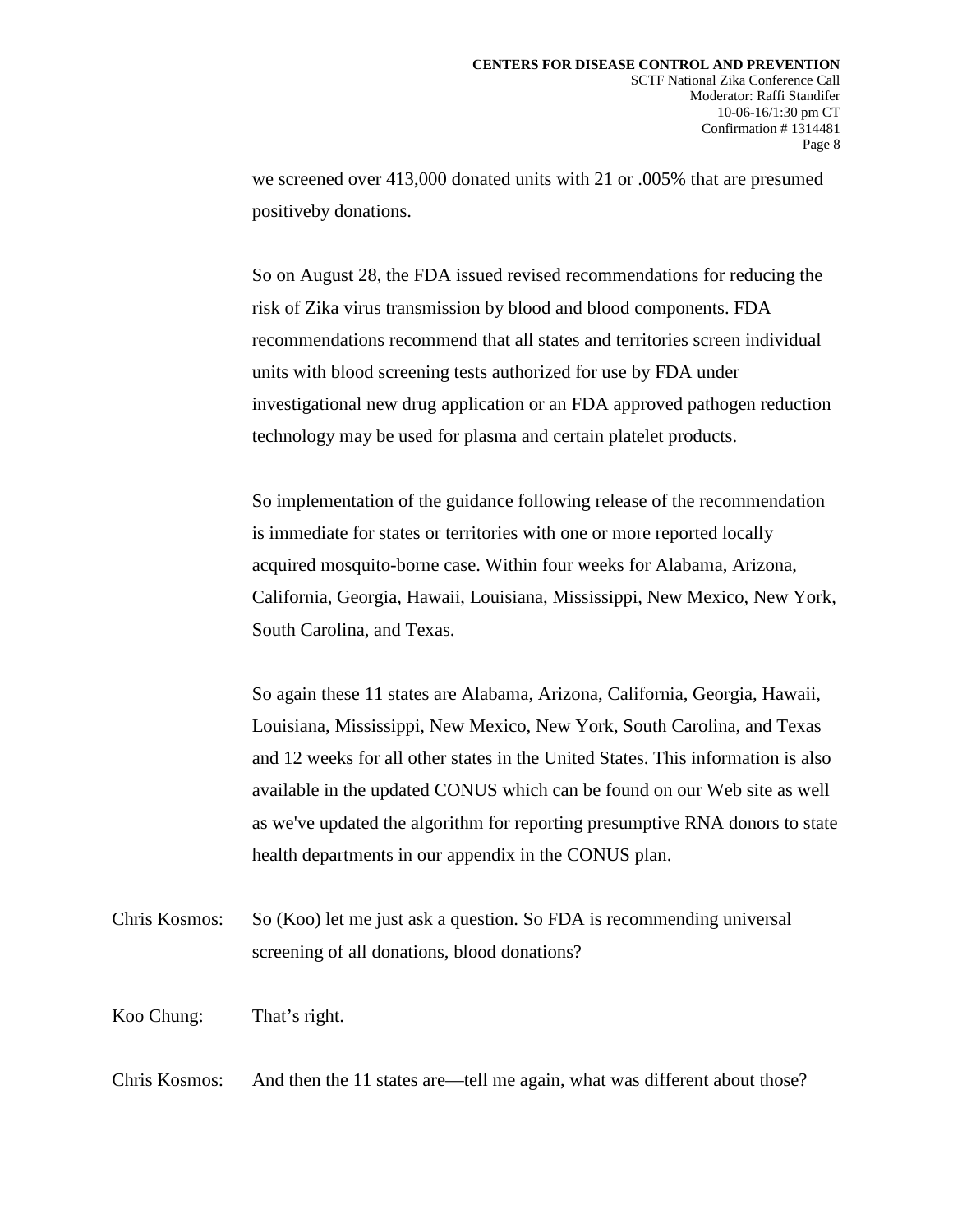## ((Crosstalk))

- Koo Chung: Yes, these are staged implementations. So any state that has, that's reported one or more locally acquired mosquito-borne case implements the new FDA guidance immediately.
- Chris Kosmos: Okay.
- Koo Chung: These 11 states that I mentioned need to implement within four weeks of the release of the guidance, which was August 28.
- Chris Kosmos: Okay.
- Koo Chung: And all other states need to implement or should implement, I should say, the FDA recommendations within 12 weeks of the release of the guidance.
- Chris Kosmos: Got it, all right. Great, thank you so much. Anything else, Koo?
- Koo Chung: That's it.

Chris Kosmos: All right, operator, could you open it up for any questions about blood safety?

Coordinator: Thank you. Again, as a reminder, if you'd like to ask a question, please press Star 1 on your phone and make sure your phone is unmuted when you record your name so you can be introduced again. That is Star 1 and record your name if you have a question. Please stand by for any incoming questions.

Chris Kosmos: Okay, or anything related to pregnancy and birth defects, as well.Those things you thought about didn't get in the queue.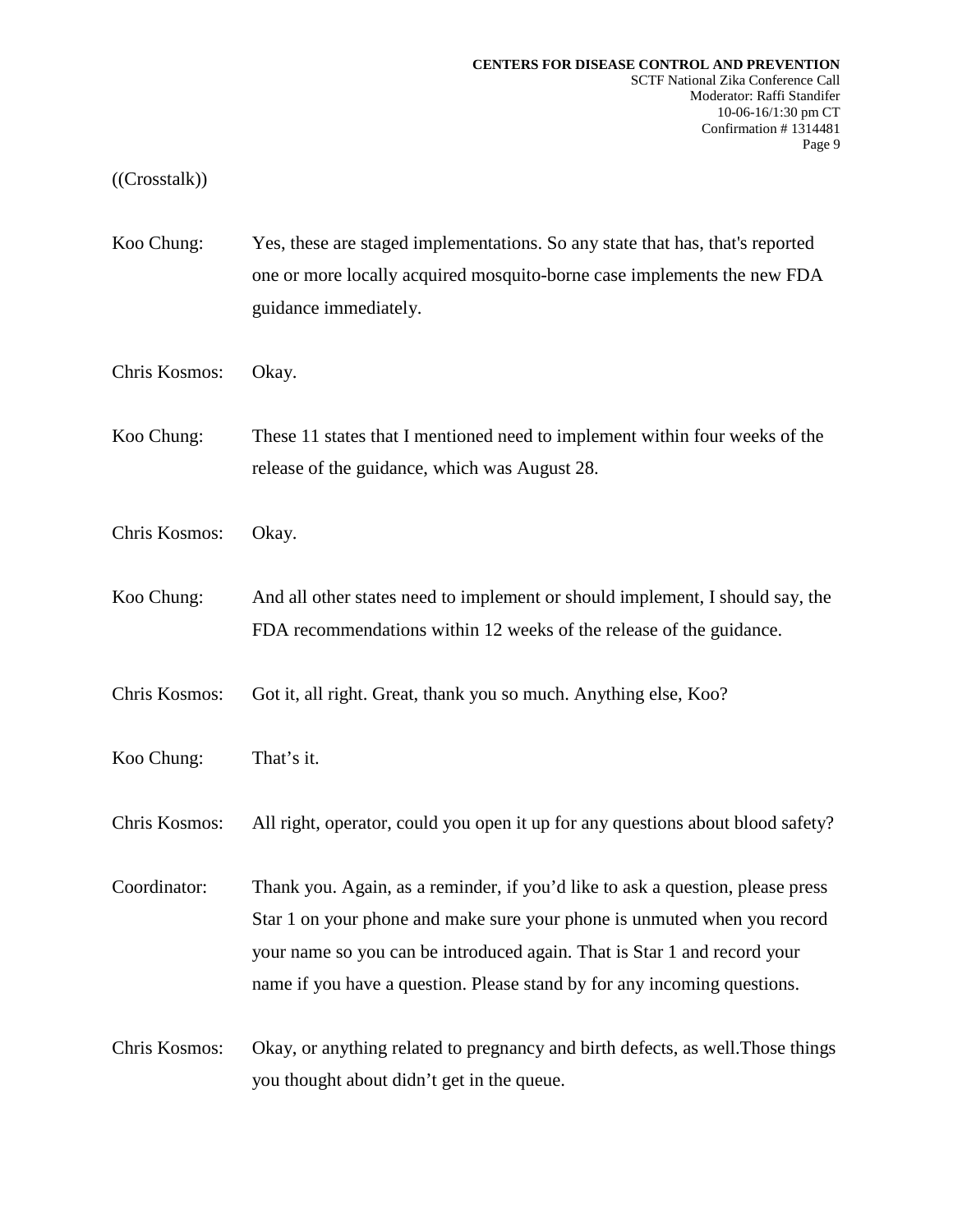- Coordinator: And we have a question coming in. One moment. Our question comes from (Linda Bell). Your line is open.
- (Linda Bell): Yes, states were previously advised to make contact with blood collection SME's in their state to have a point of contact. Are states recommended to find out from blood collection agencies if they have adopted the recommended screening measures? Or can we expect that blood collection agencies are doing that on their own and following FDA guidance? What is the responsibility of the state health departments?
- Koo Chung: So blood centers are pretty proactive about implementing FDA guidance so many of the blood centers will heed FDA's recommendations and go ahead and implement these recommendations. As far as the states are concerned, we have been advocating that state health departments and blood centers within those states keep active lines of communication between each other to inform each other of their perspective Zika response plans.

We've gotten positive feedback from states and blood centers that they have been doing such. It wouldn't hurt for you guys to potentially call your blood centers and make sure that they are doing this, as well as calling your state health departments to make sure that they're also doing their part as well.

(Linda Bell): Thank you.

Koo Chung: Sure.

Coordinator: Our next question comes from (Elizabeth Shipman). Your line is open.

(Elizabeth Shipman): Hi. Yes, in regards to pregnancy and the information that came a little bit earlier when you were talking about some of the recommendations you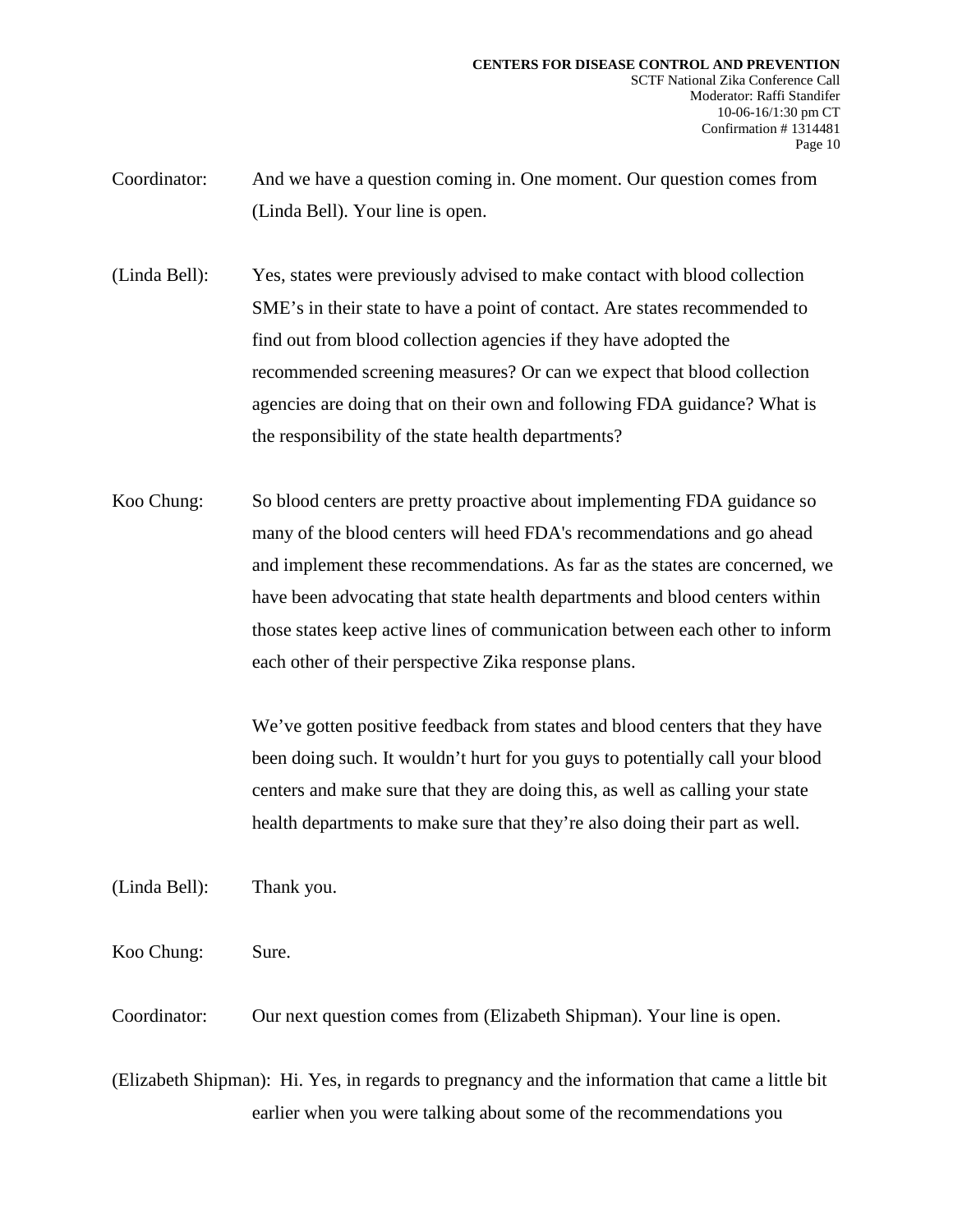mentioned, I just caught the word discrete sexual exposure and I feel like that's not a phrase I've heard before. So in regards to Zika so I'm wondering if you could clarify what was meant by discrete sexual exposure?

Emily Petersen: Sure, thanks so much. We recognize that for different reasons some people do not use condoms and thus they may have ongoing sexual exposure if they are having continued sexual activity with a partner who has possible exposure to Zika virus. And so that's what I had meant to refer to. So thanks very much for the clarification. And I agree it's not a commonly used term but that's what I had meant.

> And then I think the other thing I wanted to add was that we recognize that when new guidance is published that a lot of times there may be additional questions that may arise in different situations. And so we are happy to participate in any clinical inquiries with the state. A way to get a hold of us would be through zikamch@cdc.gov. And we're really happy to work through different scenarios as we know this is a complex issue and a lot of times there are individual circumstances that may play different roles into implementing the guidance.

(Elizabeth Shipman): Okay. Can I ask a follow-up question?

Emily Petersen: Sure.

(Elizabeth Shipman): So is the recommendation any different if somebody has a discrete sexual exposure versus ah, you know, an ongoing sexual exposure in terms of testing or pregnancy or that sort of thing? Is there any change or is it just sort of a way of wording things, I guess?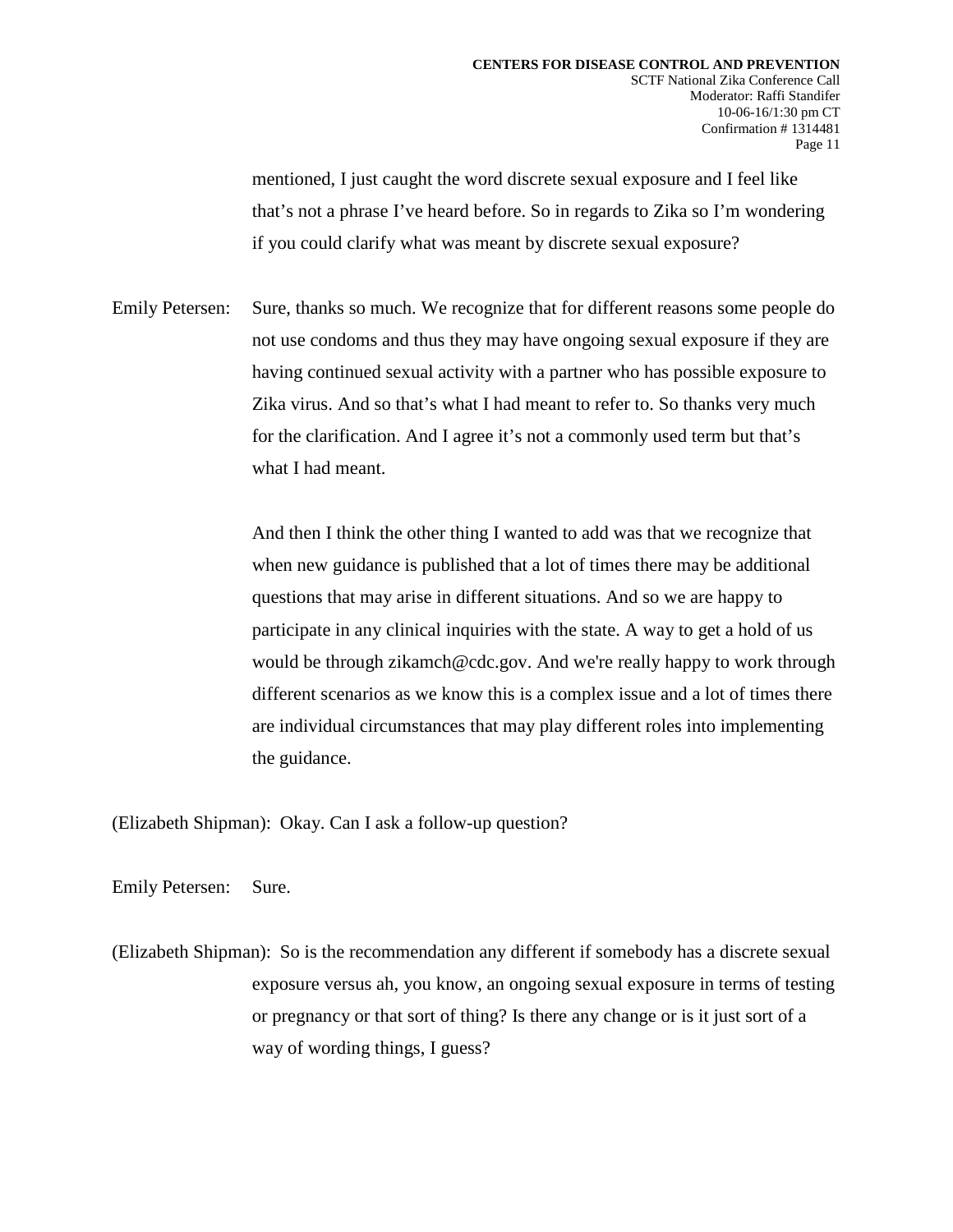Emily Petersen: Right. Our recommendation would be to use a condom following the discrete sexual exposure. But if there is ongoing then it may be, you know, similar to when someone may be having ongoing exposure like living in an area with Zika virus transmission.

(Elizabeth Shipman): Okay, great. Thank you so much.

Coordinator: Our next question comes from (Hannah Oltine). Your line is open.

(Hannah Oltine): Hello. My question is about the rationale for testing individual blood units as opposed to a pool of donations?

- Koo Chung: Thanks for the question. So I think I'm going to turf that one to FDA. They're the ones who come up with the recommendations as to why they decided to do ID or individual not versus, for example, mini pool as we do for HIV screening but these decisions are actually made by FDA.
- (Hannah Oltine): And you don't have any information on why they made that decision in this case?

Koo Chung: No.

(Hannah Oltine): Thank you.

Koo Chung: Sure.

Chris Kosmos: It's a great question though.

Man: Can we find out...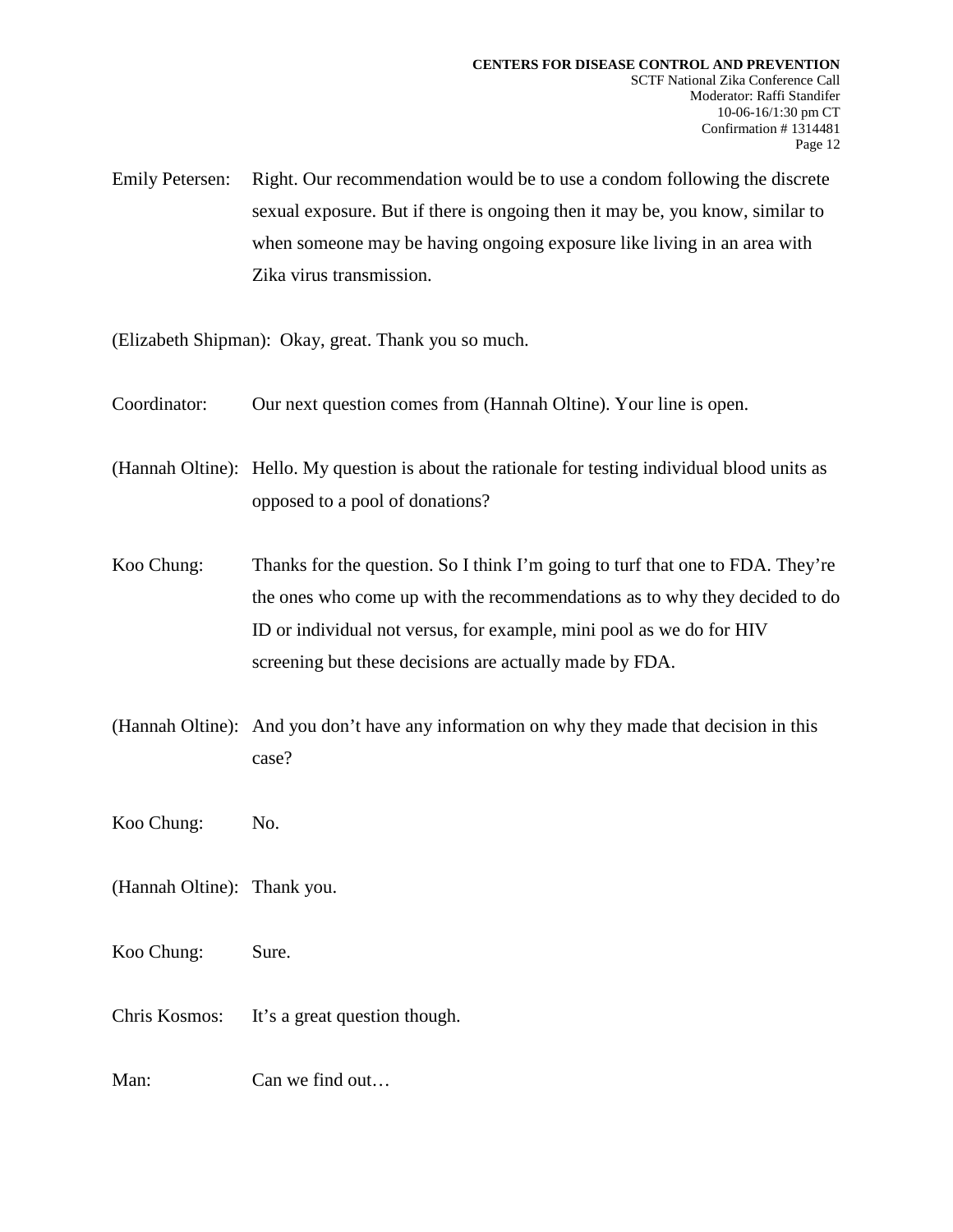## ((Crosstalk))

Chris Kosmos: I think what we'll try to do is find out and see if we can maybe put an answer to that in our Friday update.

((Crosstalk))

- Koo Chung: They do go into a little bit of more detail within their guidance. You can actually Google their guidance. It was also on our web site. We link it from the Blood Safety page for Zika response and you can read their full FDA guidance. And they do go into a little bit of detail as to why and the rationale, and their rationale for choosing the testing mechanism that they did. But that might have more information than I have currently.
- Coordinator: And our next question comes from (Kim Porter). Your line is open.
- (Kim Porter): Thanks very much. This is another blood safety question and apologies if I missed this information, but is there publicly available information about where the positive donors in the continental US were identified just at the state level?
- Koo Chung: Sure, that's a really good question. So we're actually currently working with other task forces within the Zika response to update the web site table where we include information about local mosquito-borne as well as tribal-related cases by states. We're working on trying to include information on that table of what we call presumptive viremic donors.

And we're still working through that with our other task forces, as well as working with CFDE to better define that to get that information on the web site but I can't divulge that information currently.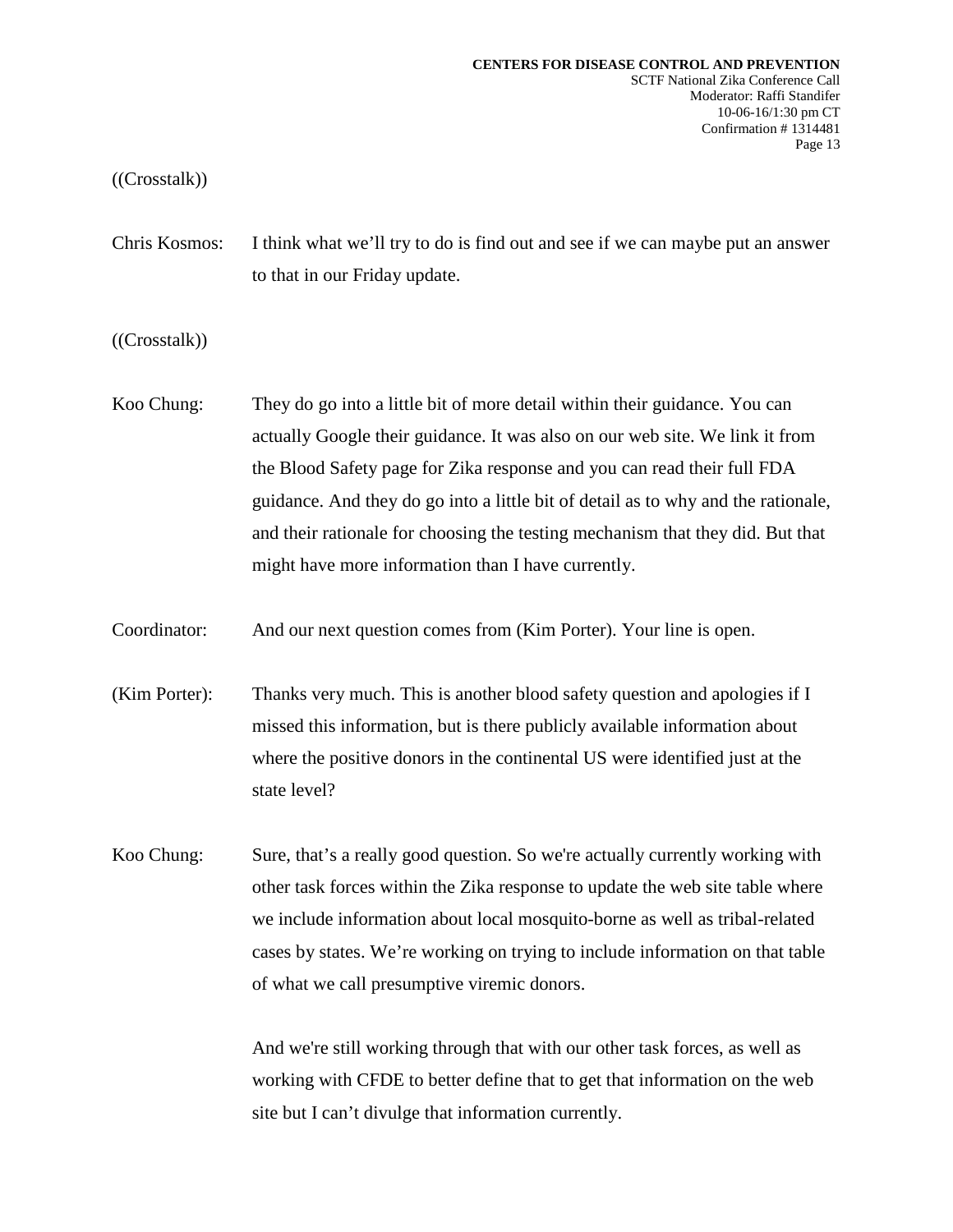- (Kim Porter): Okay, thank you.
- Koo Chung: Sure.

Coordinator: And I'm showing no further questions in the queue at this time.

Chris Kosmos: All right, our third speaker today is John O'Connor who we know very well from the JIC. And John is going to talk about the establishment of active transmission and cautionary zone. John?

John O'Connor: Thanks, Chris, and good afternoon, everyone. My intent here is to review the recent revisions in the CONUS plan relating to the way that we describe and communicate about the locations in the United States that are areas of risk for Zika virus transmission. These revisions are in Appendix A, which begins on Page 9 of the plan. But most of the changes I'll be discussing are found on Pages 17 through 19.

> So as you'll recall, the previous version of the CDC response plan described a process for designating specific areas of active Zika virus transmission and displaying those areas on geographic maps on websites maintained by CDC and state health departments. The approach outlined at that time was to identify limited discrete areas where investigation showed that Zika virus transmission was occurring.

> The previous plan also described travel guidance and other interventions, such as aggressive mosquito control efforts that could be applied to these areas. The revised plan built on the experience that CDC and the state of Florida have had in responding to cases of locally transmitted Zika virus infection in that state.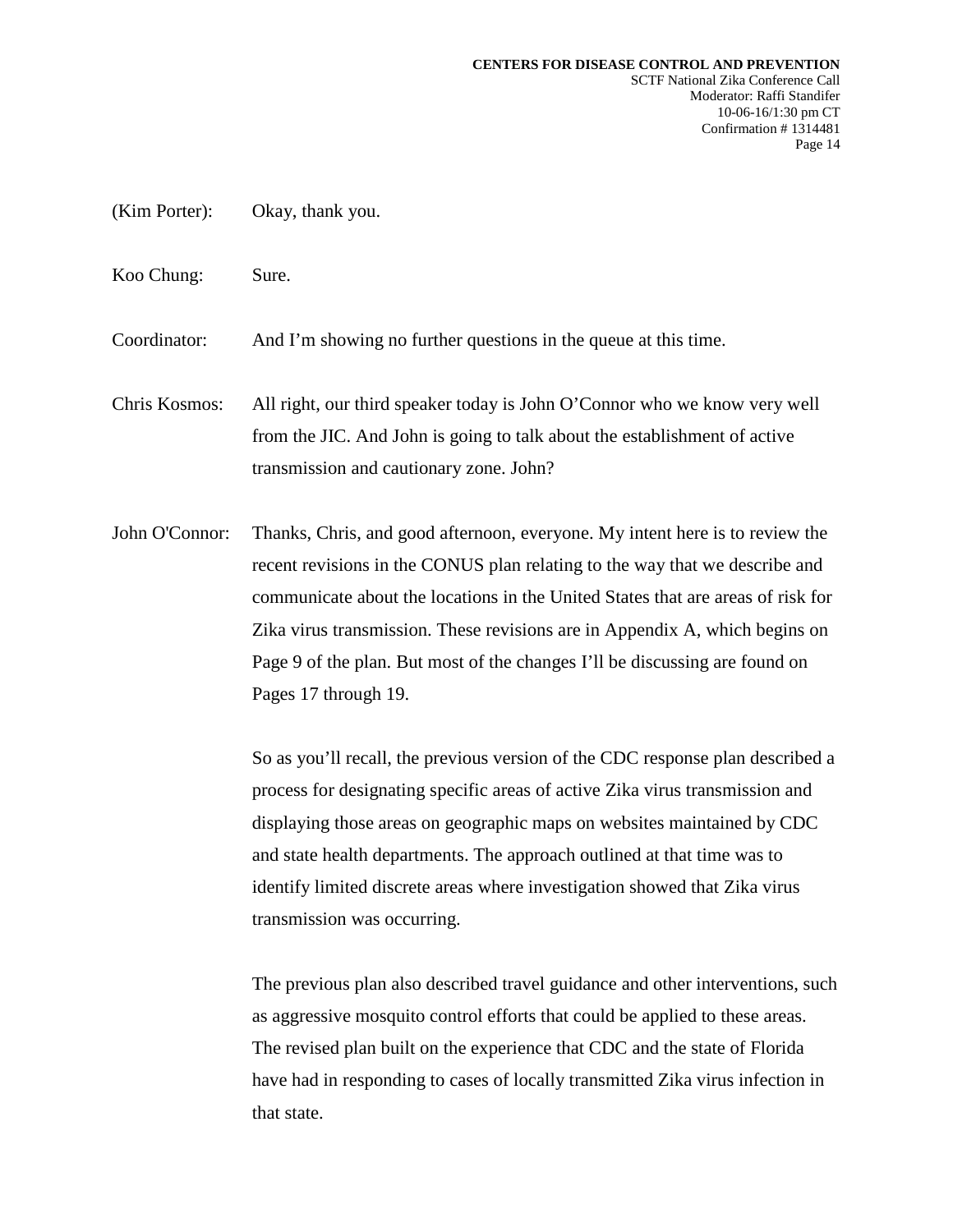Investigations there showed that although certain locations such as the small area in Wynwood were found to have Zika active, Zika virus transmission that met the definition of the plan. Isolated cases were also being reported in other local areas.

In an effort to present a more comprehensive picture of the potential broader risk of Zika virus transmission we decided to modify the CONUS response plan and expand the geographic range for which people might be at some risk for Zika virus infection.

As part of this new approach we identified two types of geographic risk areas, a Zika active transmission area, which is designated as a red zone or red area on the map, and a Zika cautionary area which is designated on the map with yellow or a yellow zone.

So the Zika active transmission area or the red zone is essentially the same as the designated area of risk described in the previous version of the plan. It's a geographic area where local states and CDC officials have determined that the intensity of Zika virus transmission presents a significant ongoing risk to pregnant women and therefore a combination of preventive interventions should be implemented, including travel guidance recommending pregnant women not travel to the area.

When defining a red zone, states, in consultation with CDC, should designate the smallest easily identifiable location that completely encompasses the geographic area for interventions delineated by epidemiologic and entomological investigation. The boundaries of the red zone should be communicated to the public by using terminology and landmarks recognizable to residents and visitors such as street level quarters of neighborhoods, ZIP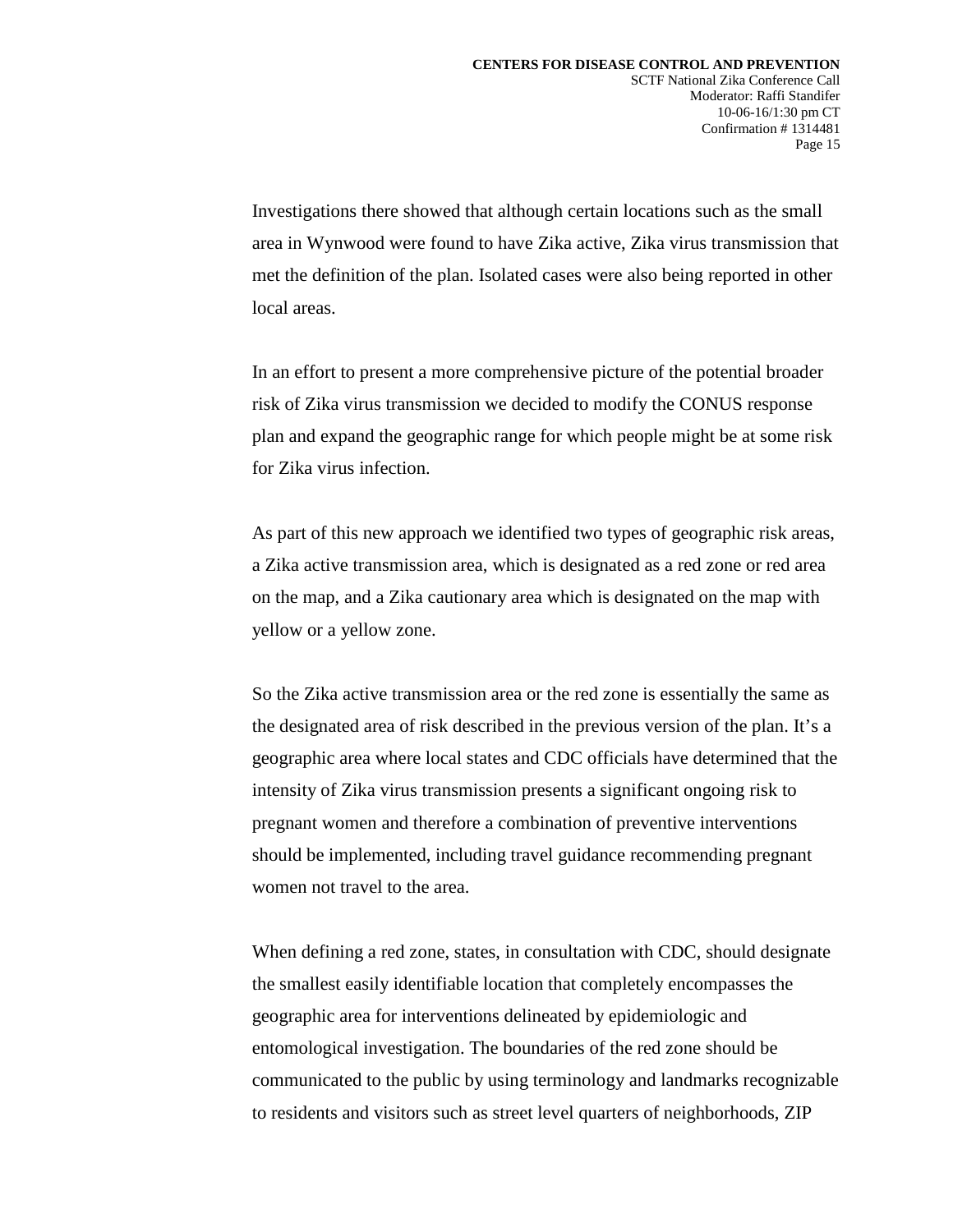Code area, a city or a boundary depending on the geographic extent of transmission. The areas should be clearly recognizable by residents and visitors while best reflecting the routine practices of local jurisdictions in indicating areas of public health risk so that the population can take appropriate precautions. So that was contained in the previous version of the plan.

With the revision we incorporated an important change in which we identified a new type of area, which we call a Zika Cautionary Area or on a map it would be shown as the yellow area or yellow zone. It represents an additional safety buffer where active Zika virus transmission might be occurring but evidence is lacking to support a determination of a significant ongoing risk to pregnant women comparable to the risk that we would find in red areas.

Travel advice for the yellow areas defined as pregnant women and partners of pregnant women who are concerned about potential Zika virus exposure may also consider postponing nonessential travel to the area. Now this is a less restrictive standard than the travel recommendation that was used for the red area. Additional Zika related interventions, for example, enhanced diagnostic testing similar to those used in the red area may be implemented depending on local circumstances.

A county designation is recommended for the yellow zone because it represents a clearly defined area to visitors and other people have little or no knowledge of local terminology and landmarks. However, the boundaries can be adjusted on the basis of local information—for example, findings from local investigations or, in some cases it was pointed out, just that you have large counties, particularly out West—then the boundaries of the yellow area can be modified.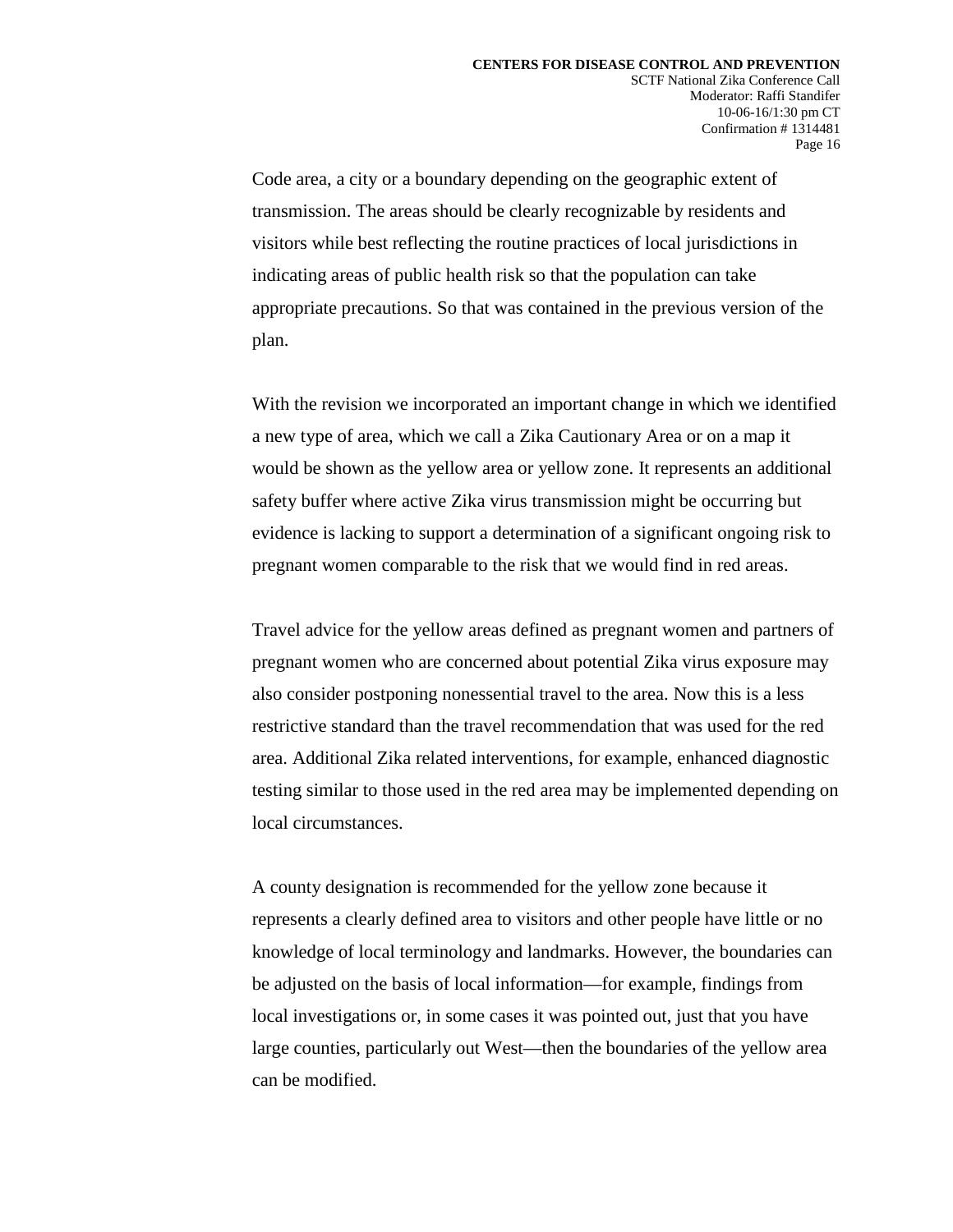So a yellow cautionary area would be defined as follows. It would be the county encompassing the smaller designated red area, counties within 1 mile or any direction of the borders of the red area. In the absence of a red area public health officials can designate a yellow area if findings from a local investigation suggest that such action is prudent—, for example, three or more isolated cases of locally transmitted Zika virus infections that are not linked epidemiologically are confirmed within a 45-day period in a geographic area, such as a county.

If on the ground investigation determines a Zika virus transmission is minimal, the yellow area designation can be delayed or the borders adjusted pending further information. Conversely, if the local investigation determines increased caution is needed while results are pending, the yellow area can be implemented prior to meeting the above criteria and applied to larger area. So there's a lot of flexibility built into defining exactly what this yellow zone is going to be.

These yellow and red areas are displayed visually on maps in the CONUS plan on Page 19 and they are also shown on CDC's Zika website. The CDC web page also describes the guidance where people living in or traveling to those areas. And you can find that on the part of the Zika website that describes the current investigations going on in Florida.

So that concludes really my overview of the changes that were made to Appendix A of this report. I'd like to acknowledge the work of the state and local health officials in Florida whose ongoing investigation of Zika cases in South Florida helped us and helped inform the modifications of this section.

Chris Kosmos: That's exactly right, John. I know there was a lot of back and forth conversation with Florida and other state health officials about what kind of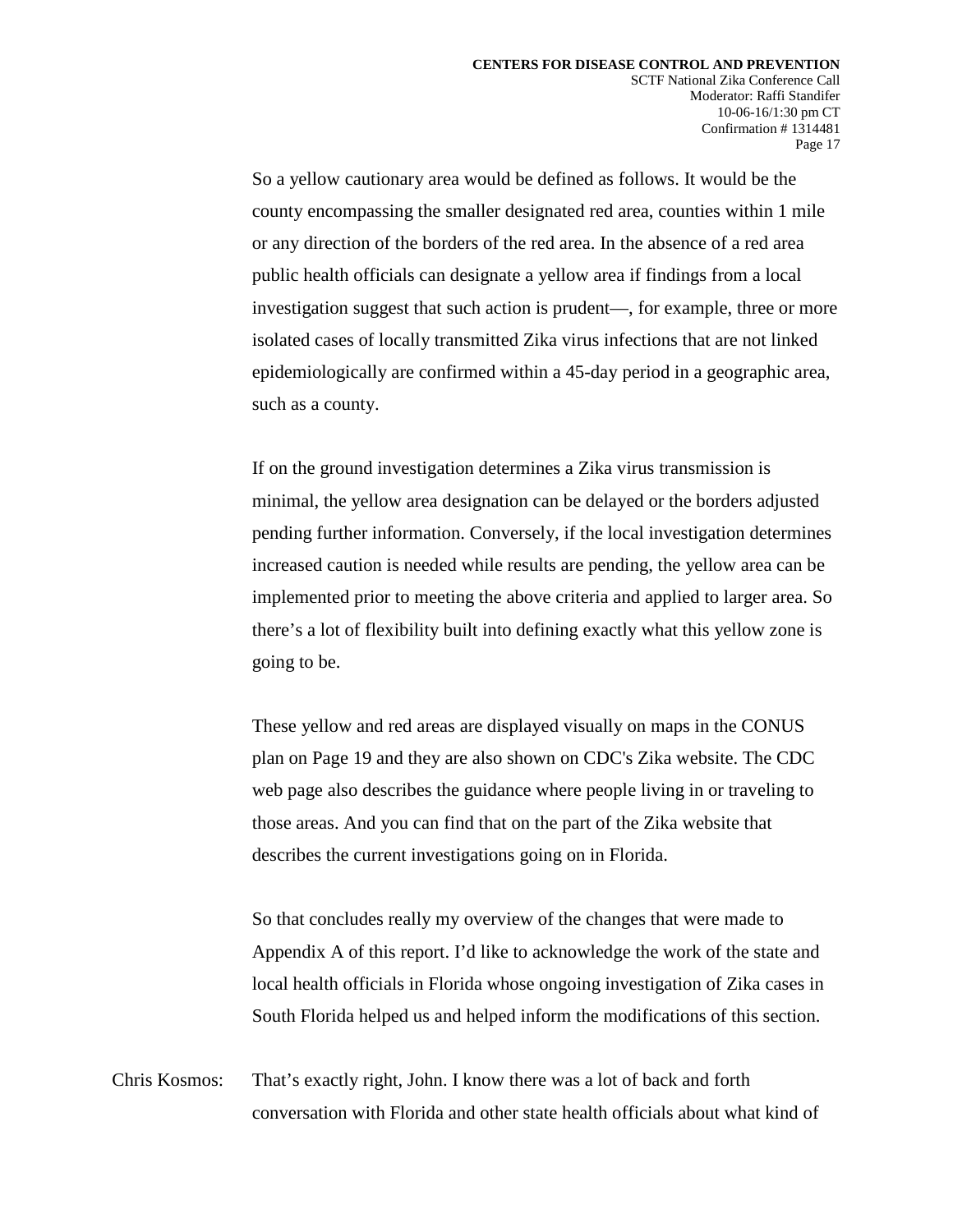information; what do we need to do in order to assure the health and safety of the community while really hopefully clarifying the public health risk within those boundaries? Can I ask—and you may not know the answer to this—but once an area has been declared, what does it take to then kind of roll that back to a predesignated state?

John O'Connor: That's a very good question and is something that we've heard a lot about from folks in the field. So the process for pulling back the designation of either areas well, first of all, for the red areas that was the same as the process that was identified in the last plan.

> And that is the process of allowing 45 days to go by in which there are no—45 days since the identification of the most recent onset of Zika. And so 45 days elapses and that's equivalent to three incubation periods of the disease or the infection in mosquitoes. The same approach applies for the yellow zone but there's more flexibility built in based on the ongoing investigation of local and federal officials.

- Chris Kosmos: Okay, all right. So operator do we have any questions? And we are waiting for Dr. Celeste Philip to join us.
- Coordinator: She just joined us actually.
- Chris Kosmos: Okay, all right. So do you have any questions in the queue? If not, I think we're going to turn it over to Dr. Philip?
- Coordinator: I have one coming in right now. Let me grab their name. One moment please. And our question comes from (Sue Ledford). Your line is open.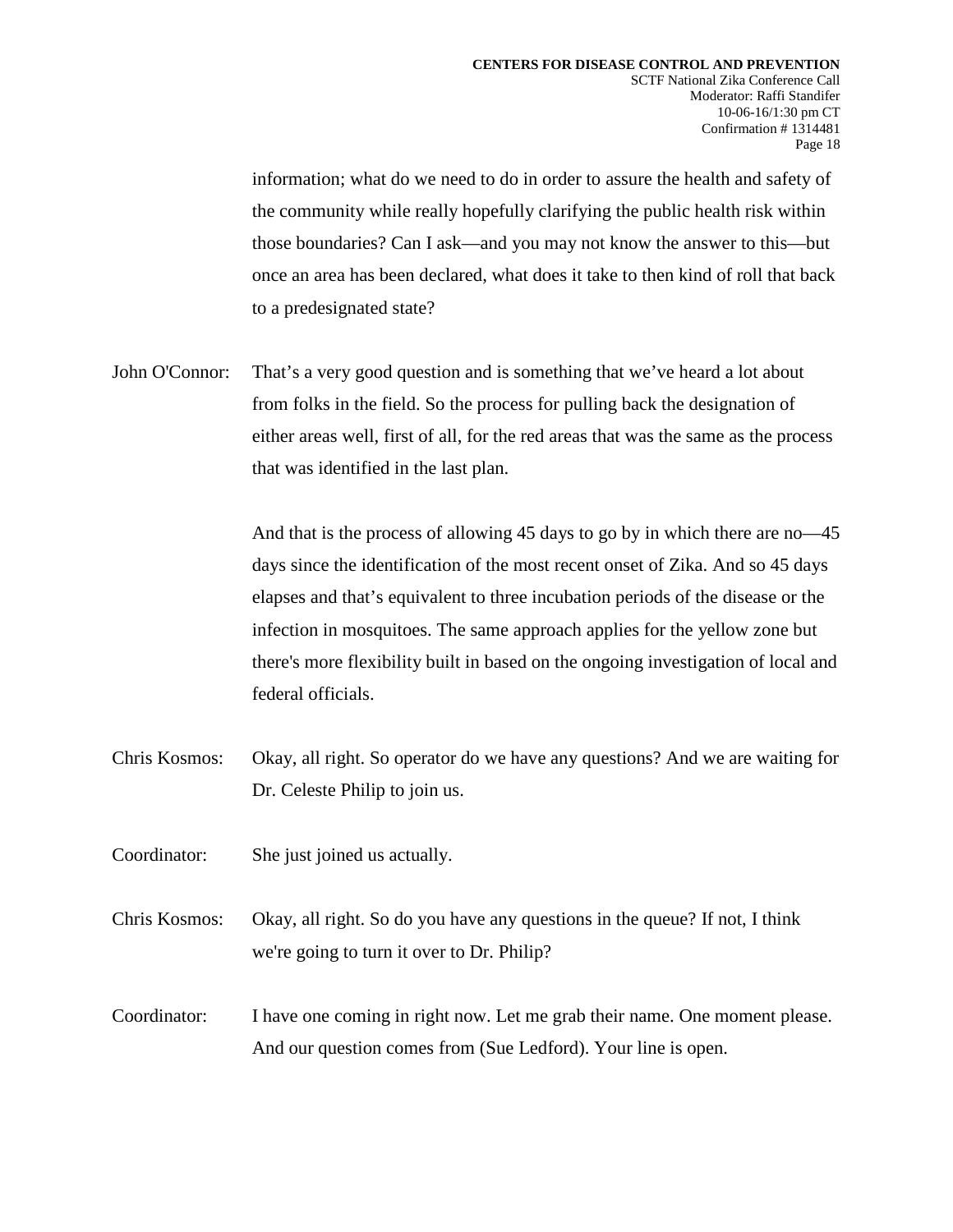(Sue Ledford): Thank you and thank you for the presentation. You guys are doing a great job. I have a question regarding models for all hazards plans. Has there been an effort to coordinate with preparedness as it relates to the all hazard plans? I know we have the guidance but I'm wondering, you know, as we look at that from a normal process that we use for preparedness plans and thinking there may be some benefit. I would like to know if there are any plans that are already established?

((Crosstalk))

- Chris Kosmos: So you're talking about how this would integrate into all hazards planning?
- (Sue Ledford): Correct. And thinking of it from the perspective of a communicable disease that is vector related and human transmission related.
- Chris Kosmos: Oh, all right well that's a great question.– It always depends on the response. You either talk about all hazards and then when you go into response you talk about response-specific plans. We never quite meet in the middle on those two things.

I think it's a great question and I think we're going to have to give that some thought. I think we've been really kind of thinking very hard about Zika and Zika planning and how this honestly, in some respects, adds to our thinking about all hazards planning in a way that I know for the first time we've had pregnancy and birth defects in one of our responses, which hasn't really been, I think, a big part of our all hazards planning here at CDC. So not sure how others feel about that as well. That's been sort of the usual routine partner but I know it's kind of broadened the tent for sure. I think we'll have to kind of give that some thought and get back to you on that one.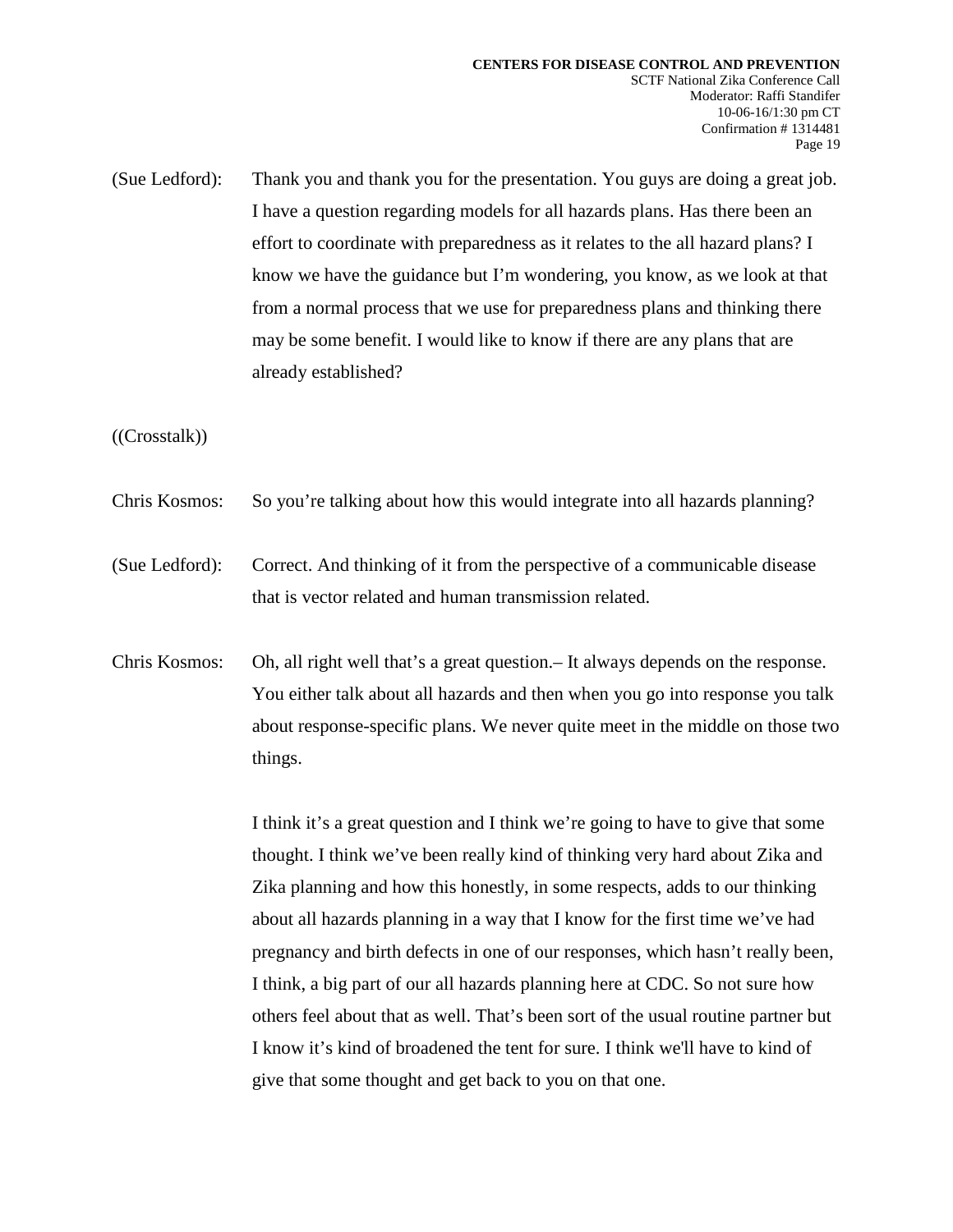- (Sue Ledford): Okay, thank you. Could I ask just one quick follow-up to that as far as...
- Chris Kosmos: Sure.
- (Sue Ledford): ...the testing criteria. Is someone going to address any potential changes for the testing criteria?
- Chris Kosmos: The lab testing criteria?
- (Sue Ledford): Correct.
- Chris Kosmos: Is there anyone from lab on? We may have to follow-up. Operator, is there anyone from lab team on the phone? (Robin), (Amy)?
- Coordinator: If you are with the lab team please press Star Zero to get an open line. Again please press Star Zero.
- Chris Kosmos: So I think what we'll do is while we're waiting to see if any of our labs SMEs are on the phone can we open up Dr. Philip's line so we can. We have to be very respectful of Dr. Philip's time because I know you're certainly in the middle of a very active response and want to thank you so much for joining the call today. I know you've got a million things going on in Florida. But, and certainly before you joined, want you to know that certainly our hearts and our thoughts are with you in Florida as well as Georgia, South Carolina, and all the impacted states.

So, Dr. Philip, we asked you to join the call because of a stellar job that you did in talking to your fellow state health officials about some of your lessons learned and response activities related to Zika in the Miami-Dade and Broward County areas as well as the work that you did with Dr. (Licos) and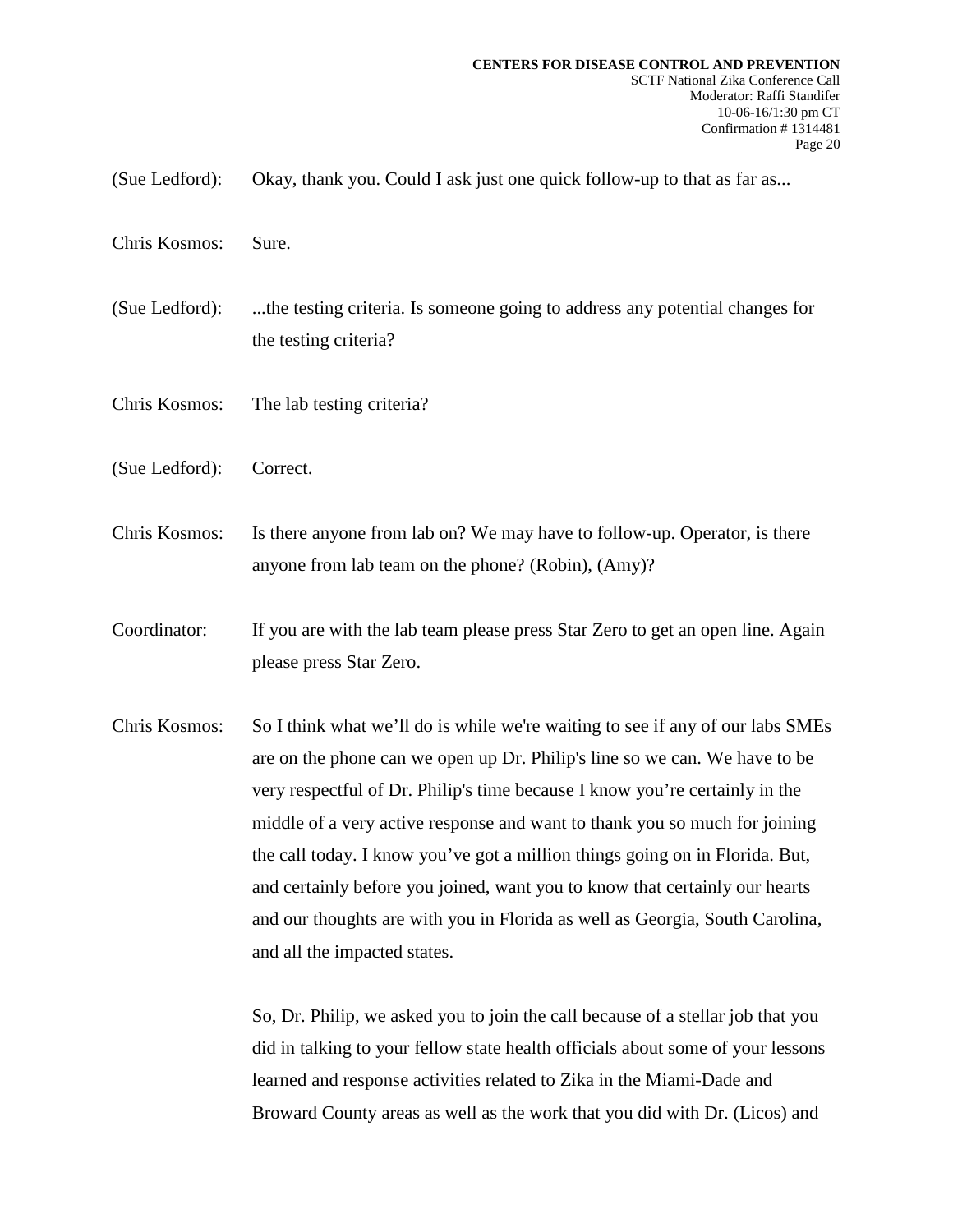others around developing the MMWR that talked about some of your lessons learned and your response activities. So just wanted to open up the floor to you for anything that you wanted to brief the group on. You have your epidemiologist, your preparedness directors, your lab directors, state health officials and other vector people -- anything that you want to share from your experience in Florida?

Dr. Celeste Philip: Sure, thank you Chris. I think that as you mentioned it's been a long road for us in the success and we would where we had. I think I got on the call around the time someone asked about how you remove the travel advisory. And we're happy to say we were the first to have one issued and the first to have one removed. And I think that's a testament to all of the different experts at the local state and federal level working together across the different disciplines.

> So from our clinicians who were the first to be astute clinicians, who were the first to start testing people who had symptoms consistent with Zika but not the travel history calling our local health departments asking their questions. And we certainly tested a number of people before we found our first positives of locally acquired Zika.

So from that starting point through then the process of trying to figure out where exposure may have occurred and where transmission occurred by backtracking our (unintelligible) epidemiology, figuring out where people were during their period of exposure.

And that included a lot of very detailed history taking regarding exposure that's outside workplace, home then following up with our targeted testing of household members, coworkers. Again if there were certain events outside testing those folks leading to us then determining that we indeed had people that met the criteria of having symptoms onset greater than two weeks apart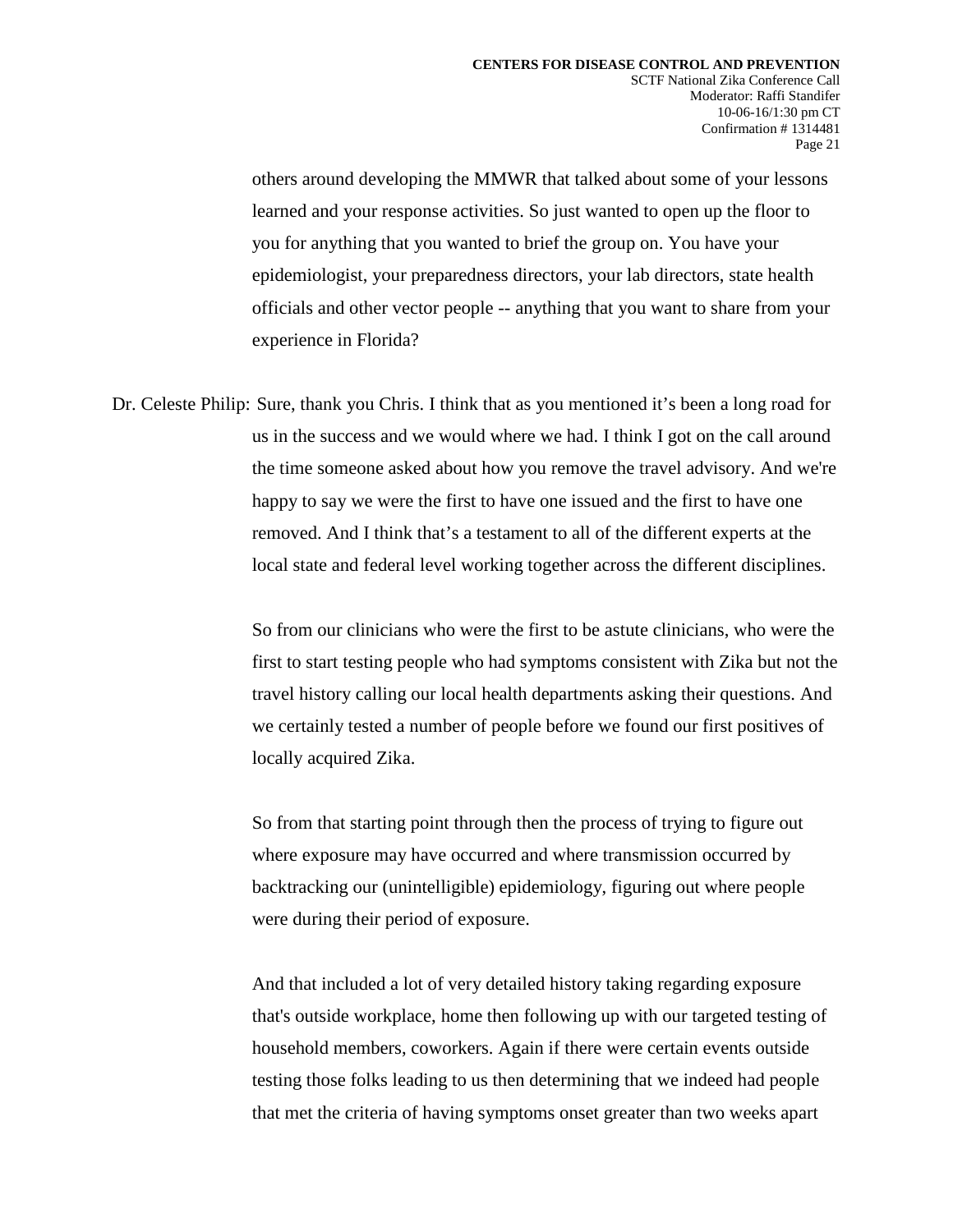within one mile. And that then led to us first naming Wynwood as an area where we had determined that there was local transmission.

In that process we involved, obviously, mosquito control, which is in our state a local responsibility so that meant we were working with the county and their staff and their local leadership to make decisions together as well as, everyone knows, we had a CERT come in from CDC within, I believe, it was a few days of all of this unfolding, so there was a lot of activity in the first few weeks. And I look back now it seems like it flew by but at the time it certainly was (trenched) every day was there was a new challenge.

So I think some of the questions I've been asked from other state health officers or others in general is how did we identify Zika in the first cases in people who didn't have travel (unintelligible). And it goes back to just two clinicians thinking about it and having conversations. And there was not really a deliberate moment where we said, "Okay, from this point forward we should start testing people." It really was about having conversations regarding the symptoms.

Rash was common in the first four patients that we described, actually fever rash and arthralgias were common in the first four patients that we described in the article. So I think that's one of the questions leading up to this we were all asking ourselves, "Well, when we do we start testing?" And there's not really a good answer but I think now that we know it's happened in Florida, I'm certain that in many other states there are individuals who are being tested who do not have international travel.

We also interestingly found that many of the exposures occurred around workplaces or social settings that had an outdoor element. The tabletops that we participated in early on focused—and you look at the definitions of about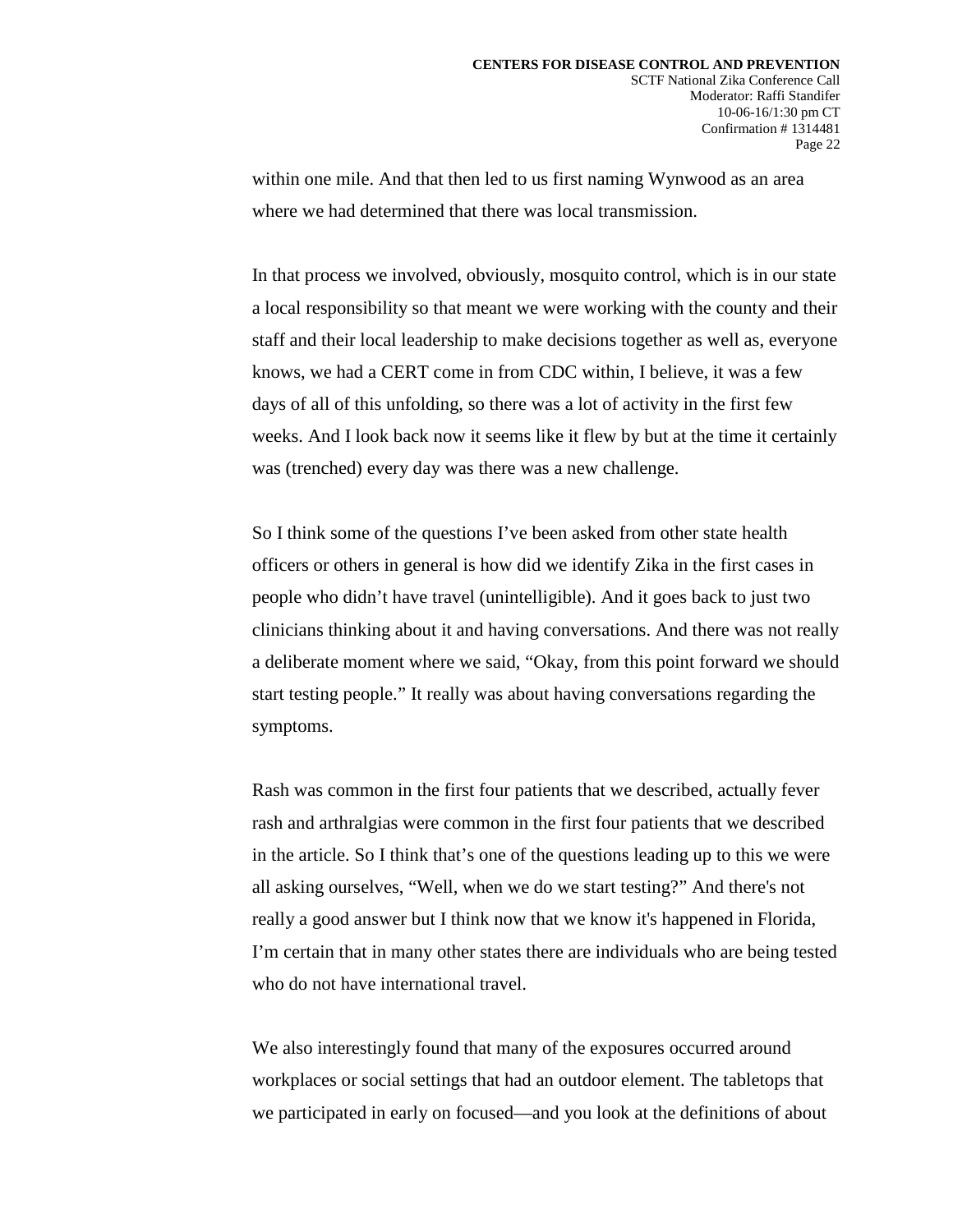what makes up local transmission, we assume that there would be household exposure. And so far we've seen far less of that than these other kinds of exposures.

And I think if you have settings, and certainly we see this in Miami-Dade not just in Wynwood and Miami Beach but, in general, when you have warmer climates, when you have different occupations or leisure activities that provide the opportunity to have exposures those are certainly questions that need to be asked.

And those are environments and settings where we had our mosquito control staff go out with our epidemiologists to look for breeding sites and we found a number of them in those settings and not the households. So I think that's another key point to keep in mind should you investigate any potential local transmission.

From the MMWR, a key point was also that what seemed to work in the end is to interrupt transmission was a combination of additional boots on the ground. The number of teams that were out and about looking for cryptic breeding sites and doing source reduction was increased greatly as well as the messaging to residents and business owners in the area to do their part for source reduction.

But it was really when we added the combination of aerial (larviciding) with naled and aerial water (unintelligible) and BTI it was that you probably heard described as the one-two punch—that is when we started to see our mosquito trap counts drop significantly and stay very low for several weeks after those treatments. And we described it in the paper. We alternated between the two over a four-week period.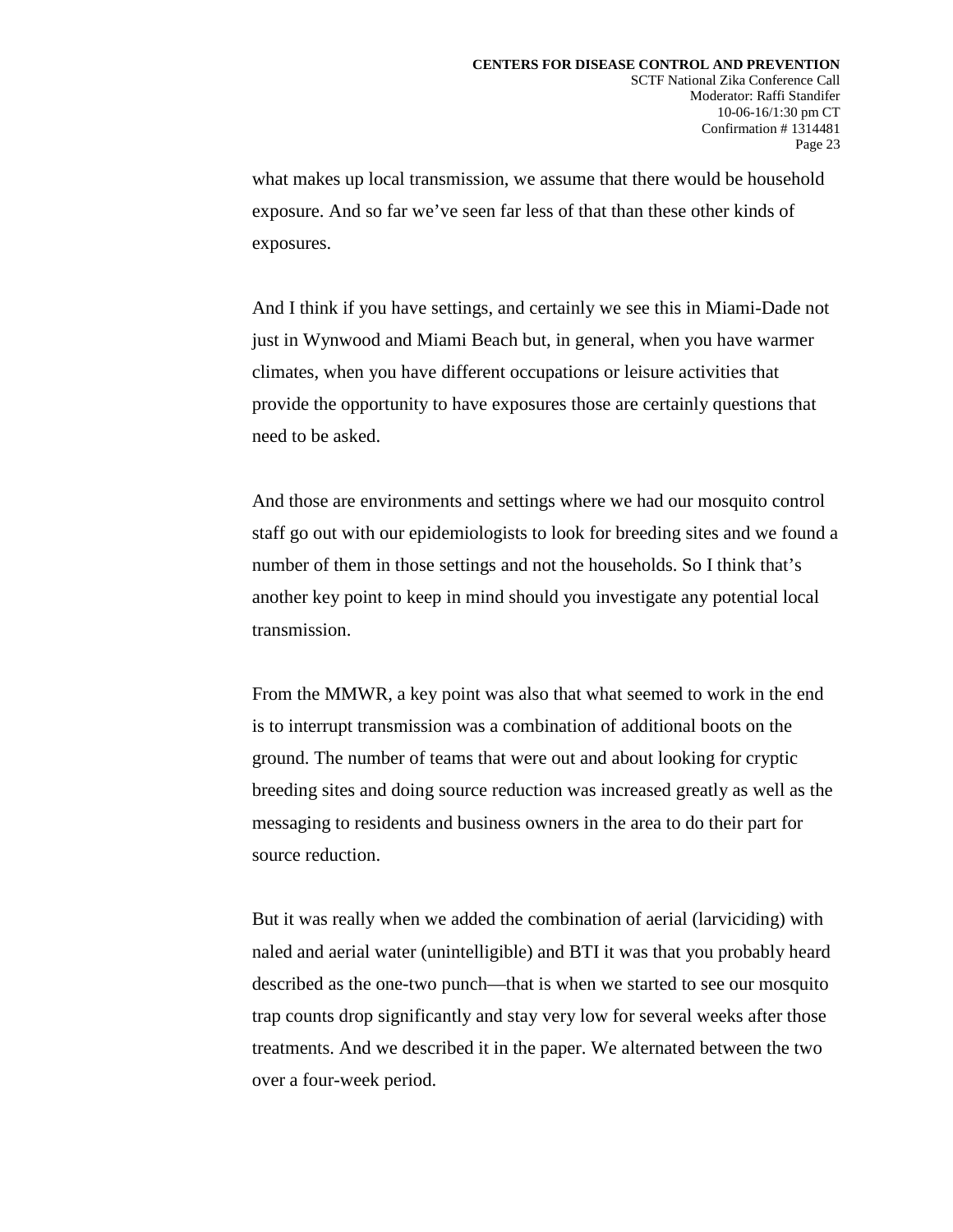And that same model was followed in Miami Beach, which was the second area where we discovered local transmission. If you're following it closely you may have seen that we initially called about a 1-1/2 mile area. And as our investigation EPI work continued we discovered that there were additional cases outside of that initial area. So we expanded it to about the 4-mile area, 4-1/2 mile area.

In the southern portion, the same process was followed and we were seeing similar success. Again, if you're following, you've probably seen that there were many residents of Miami Beach who were concerned about the use of naled and had very public protest resolutions through the city commission, very unhappy. And the decision for additional spraying in the expanded area, aerial spraying, the county has not moved forward with that yet.

So it's a bit of a natural experiment to see how a different methodology or a different way of approaching the treatment works where they're using some of the more traditional pyrethroid treatments and on the ground (larviciding). So we'll be watching to see what happens.

But we have seen a bunch higher number of cases in the Miami Beach area. And I think again this goes to the environment there, the fact that there are so many activities that incorporate being outdoors in highly populated, densely populated areas, many high-rises, lots of people living there, hotels. We have seen that again in Wynwood also a very popular destination for tourists that this combination of many people visiting.

We suspect that in addition to the travel-related cases of residents of Florida that come back and stay here that we likely have visitors from Caribbean countries or other countries that are impacted that are coming to Miami Beach just maybe for a few days who probably are bringing Zika with them. But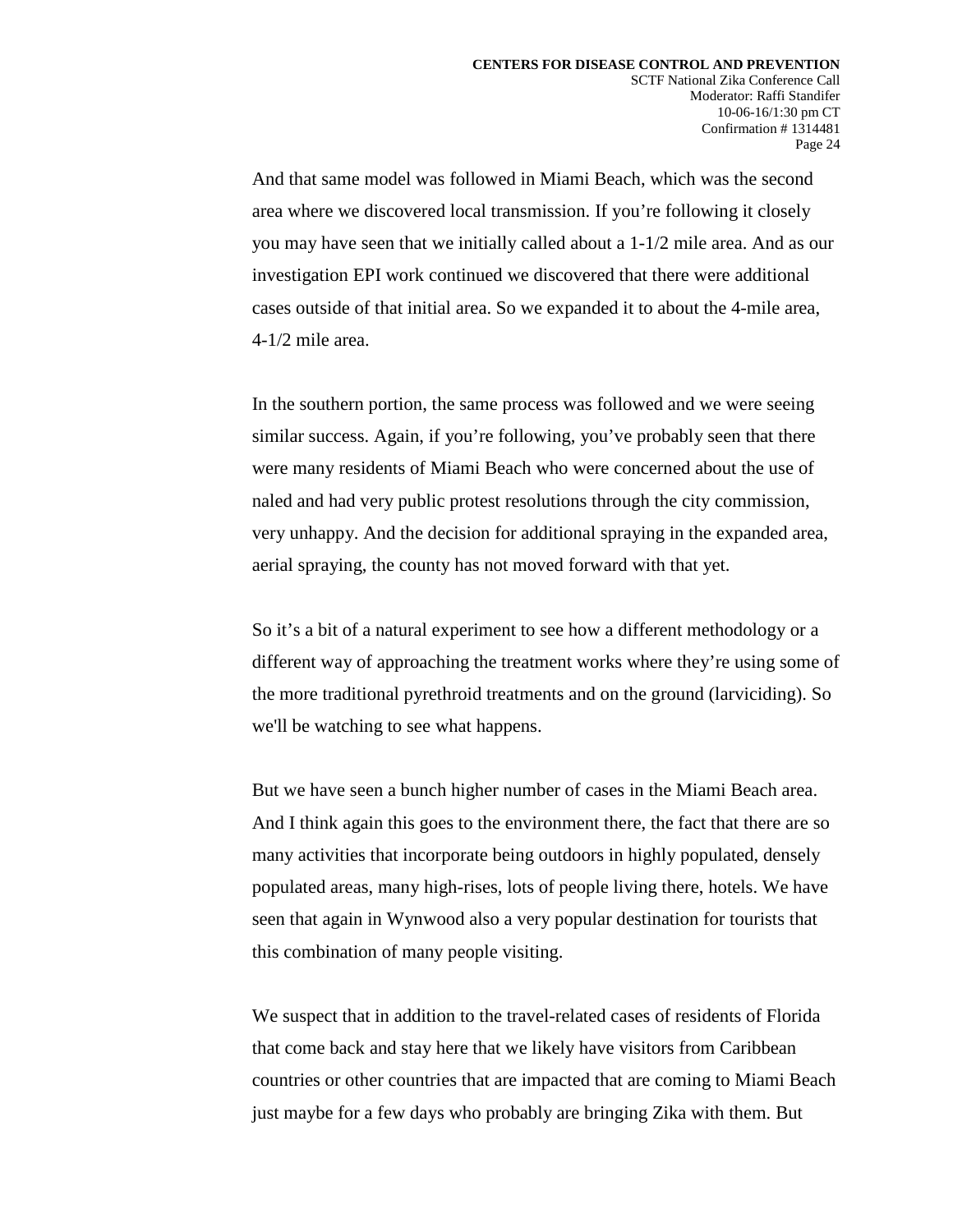those are people that we never test and we will not be aware of. So it's as we've been discussing all of the different sources of Zika coming into these areas. It's a challenge because it's likely an amount we'll never really be able to quantify it and that's part of the challenge.

Our normal approach with arboviruses, you know, for Zika is once we are aware that someone is being tested we immediately, the county health department, will reach out to mosquito control and they begin doing abatement and control and source reduction while we're waiting for the test results. And we have continued that model with Zika and we believe that we've had a number of one-offs and that's likely been effective for the cases that we're aware of.

But for those who are asymptomatic and don't get tested, for the transient folks that are back and forth who might be potential carriers of Zika that we'll never know about, it's very difficult when you have a county like Miami-Dade that is very highly populated. There is about 3 million residents, as well as all the visitors that are coming in and out that I think that's likely the combination of elements that has allowed Zika to thrive and for us to see the local transmission there.

Even though we do have other counties where we have high numbers of travel-related cases and have had the one-offs in those counties, we've not seen the local transmission that's been sustained in any other part of our state. So I think, you know, Miami is unique for lots of different reasons and that's why it's a popular destination. That's why people like to live there.

But in this case, I joke with Dr. Frieden, that mixed-use, which we think is good for health in terms of people being active and getting people to build in physical activities into their day, might also be good for *Aedes aegypti*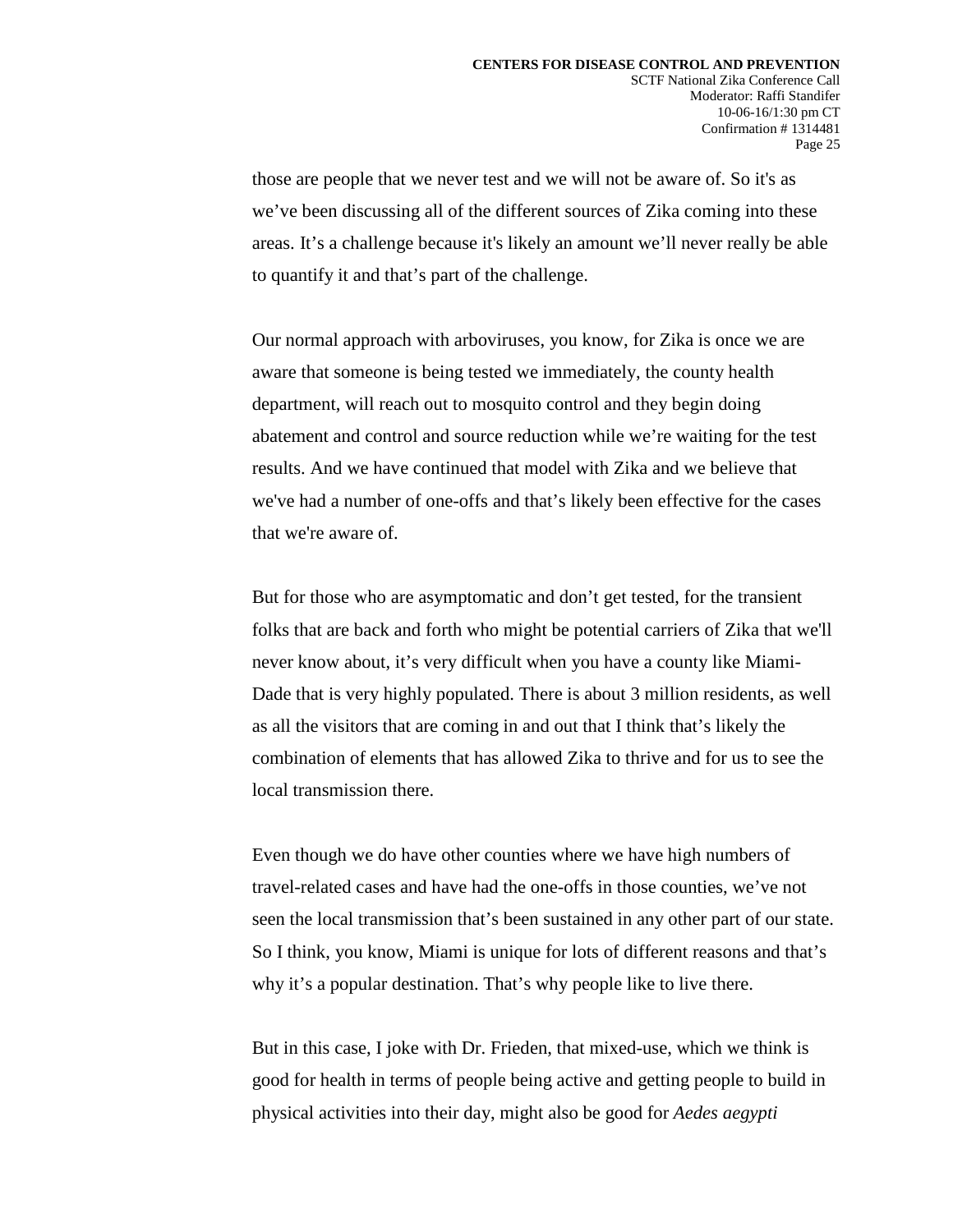mosquitos to thrive because they have access to people throughout the day and many different people. So those are just some of my initial thoughts. I'm happy to answer any questions that you may have. And I'm sorry I missed some of the opening discussion and I may have repeated some of what's already been stated but thanks for this opportunity.

- Chris Kosmos: Thank you so much and thank you for taking time out. So can I just summarize a couple of things and then, just while we're waiting for people to tee up, ask a couple of questions myself? So it sounds like kind of picking out a few things that may be worth replicating in other states you talked about a very kind of proactive approach where you have someone and that you've got either you're waiting for the lab test or you have a confirmed test, you already send out the vector, you send out epi, you have this team approach, this kind of forward leaning approach to try and do the surveillance and investigate not only human surveillance but do a vector investigation as well. So that's something that I think your colleagues from other states probably would want to adopt. Does that kind of capture it in a nutshell?
- Dr. Celeste Philip:Yes, because we are. We've had chikungunya most recently but certainly dengue we deal with not infrequently, and of course West Nile, we've adopted this approach for any concerns of arbovirus. And I say the emphasis is really upfront is on vector control. So we have the mosquito control district staff go out immediately.

The epi staff may or may not be as involved depending on what else is going on. I think for chikungunya and dengue where there are much fewer cases, there may have been more joint work up front. But with Zika I mean we're testing, you know—for those who are following our daily updates, there's some days that we are announcing between local and travel-related cases. We've had days where we've announced 30 cases if you combined the two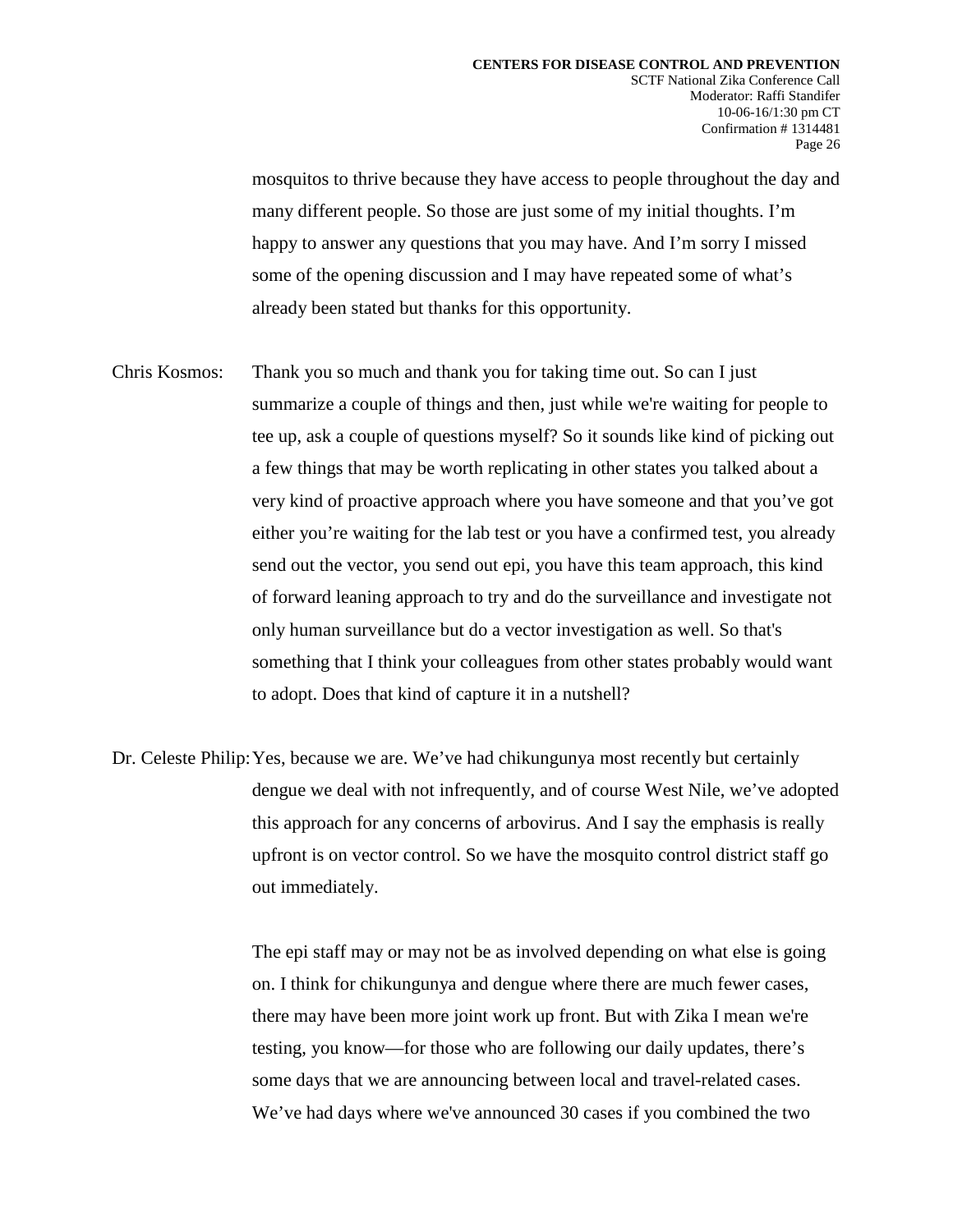categories. So it's not always possible for us to be as aggressive for each one from an epi perspective. So sometimes for the detailed follow-up, we'll wait to have all of our positive tests back and if the confirmatory testing or whatever else have you. But certainly being aggressive with mosquito control, we believe has been effective in disrupting possible other transmissions.

- Chris Kosmos: Right. And your kind of one-two punch that you talked about really seemed like it was pretty effective in dampening down the mosquito population.
- Dr. Celeste Philip:Yes. And that approach, I mean, that was in consultation with the CDC entomologist and other staff in terms of what's next because what we were doing up to that point was not bringing down the counts to levels we wanted to see. And we do have one of the most robust mosquito control programs in the country and we're fortunate that we have experts so we've spoken with a couple of district directors who suggested that below ten is good, below five is optimal and that's the number of female *Aedes aegypti* per trap so that was our goal to try to get them below five.

So that model is not really or this protocol has not really been used before so it was a bit of an experiment. There is and, you know, I myself saying this before we saw success that aerial spraying is not likely to be effective with *Aedes aegypti*. And when we first launched this combination we had reporters asking say, "Well but it says on so and so's website this doesn't work so why are you doing it?"

And it was that moment of , "Oh yes, there's that information out there." And so that's—I think this has contributed to our understanding and some of the previous comments—and I'm certainly not the expert on this—but from what I've learned the technology for the ultra-low volume, the very small droplets that can penetrate into some of these more cryptic breeding sites, are what has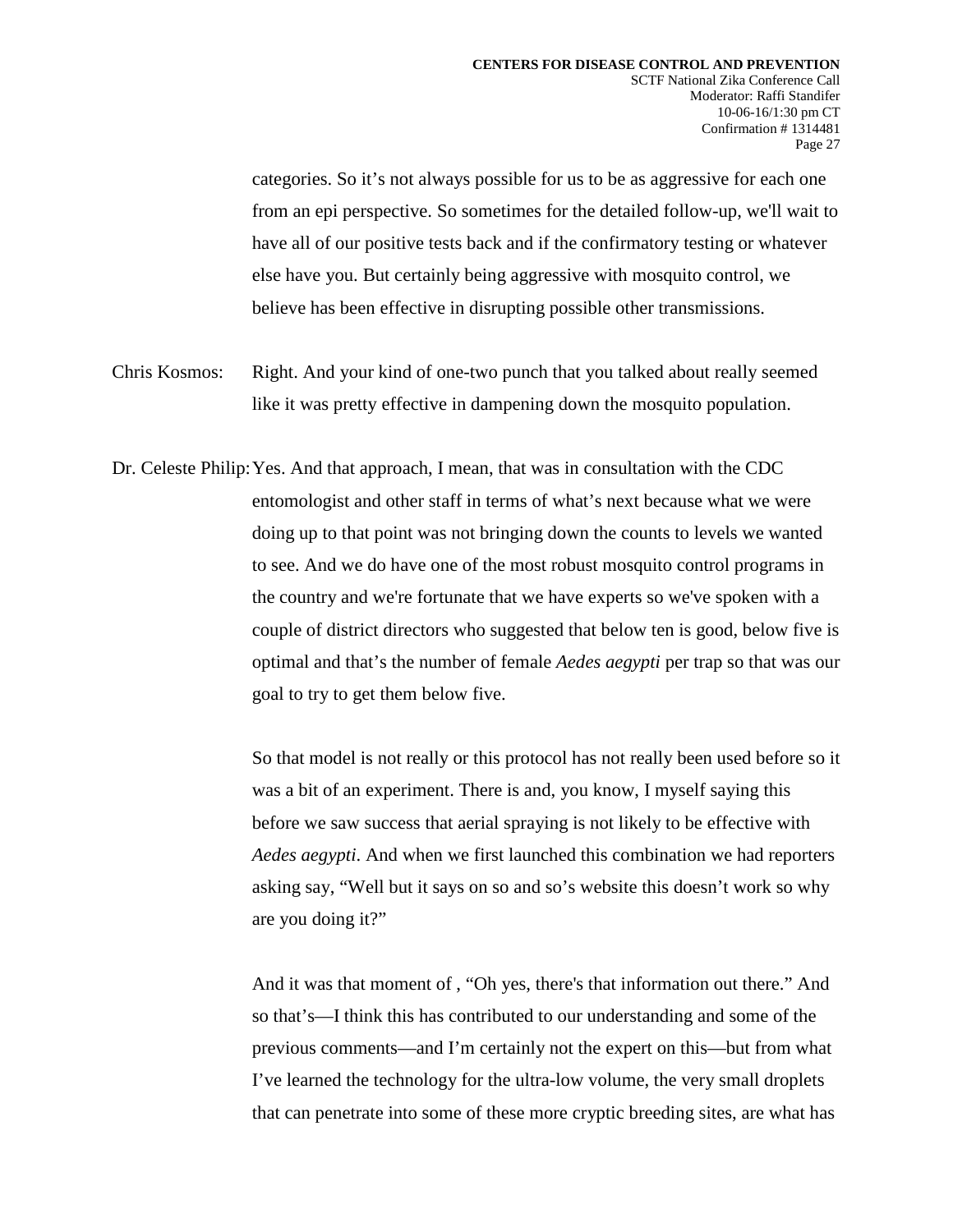been—that's the improvement compared to previous attempts of aerial treatments for *Aedes aegypti* that seem to have made the difference.

Chris Kosmos: Interesting. Let me ask one more thing and then I'll open it up to our audience if you have a couple of minutes. I know, you know, and I've asked you this before. So the challenge of having local transmission and the challenge of communicating risk to pregnant women who are living there, not just traveling there but living there—can you talk a little bit about your strategy for how to communicate to women who live there, work there, and may not have the resources to really move?

Dr. Celeste Philip:Yes. Before this all happened we certainly had many discussions about that. And I wish I could tell you I have a better answer now than we did before. But the truth is: it's difficult conversations period. I felt somewhat more reassured by speaking with a number of OBs that have said, you know, it's not just that simple that, you know, depending on a woman's personal history, where she is in her life it's, you know, some women will want to choose to become pregnant in the midst of all of this. Others who are already pregnant, you know, they'll be—they'll have a different perspective and will not be as concerned, but I think overall most women were very concerned.

> And women—we heard a couple of anecdotes of women who moved out of the states just because they were so concerned about the travel advisories and felt that they couldn't go outside. I heard a couple of stories of women who said that they didn't have the option to leave but they were so scared that they just wanted to stay in their house. And one OB said that he had one patient who didn't even want to go through her prenatal visits.

> So there are those struggles. And I think overall there was not a sense of panic amongst pregnant women but we heard about women that felt that strongly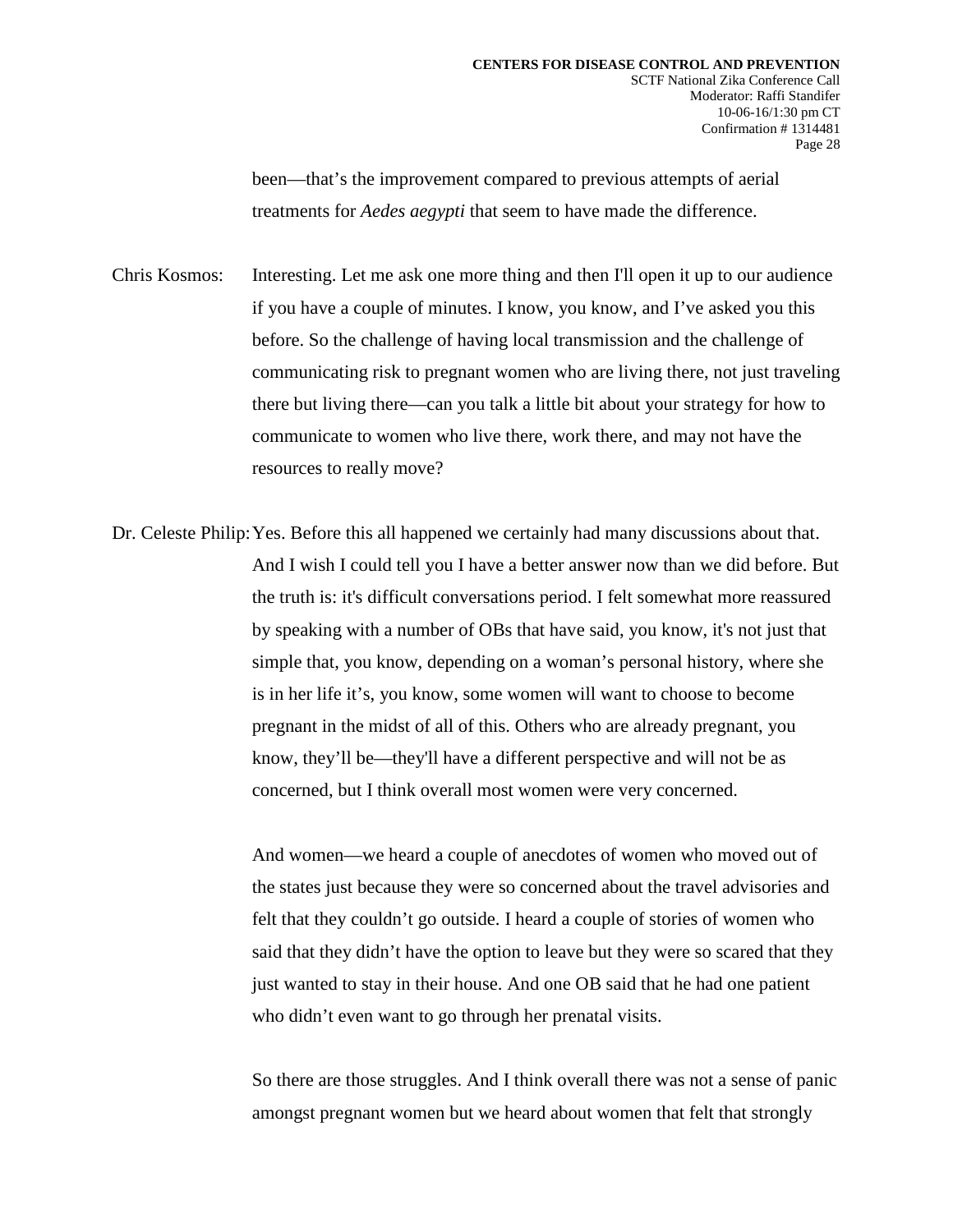that they made these decisions. And some of them are because they could and maybe we don't know about the women who, if they had the means, would have also said "Well, yes, I want to move back to, you know, wherever up north so that I am not exposed to this risk and the stress of it."

I think also when we opened up testing for all pregnant women through our health departments, which we did somewhat in a response to the concern that we heard, the number of phone calls that we got after the travel advisory was issued—we opened up or we said all of our health departments will provide free Zika testing in pregnant women, assessment testing. There was a very high number of women especially in the first few weeks who opted to come in for that assessment testing.

Those numbers have slowed down some and, I think, partially because the testing is more available and they're probably being assessed and tested through their OB or prenatal provider offices. But it is a tough question still and unfortunately I, you know, we've tried to provide messaging to providers. And really I think most that have that close relationship with their patients are in the best position to have those tough conversations. But, even still, I think it's just a difficult conversation, decision-making and don't have a great answer yet.

- Chris Kosmos: Okay. Thanks, Celeste. So operator can we open it up for our audience, anyone that would like to ask Dr. Philip anything about Florida and the Zika response?
- Coordinator: Thank you. Again as a reminder if you'd like to ask a question please press Star 1 and record your name. We do have a few questions in queue already. Our first one comes from (Laurel Boyd). Your line is open.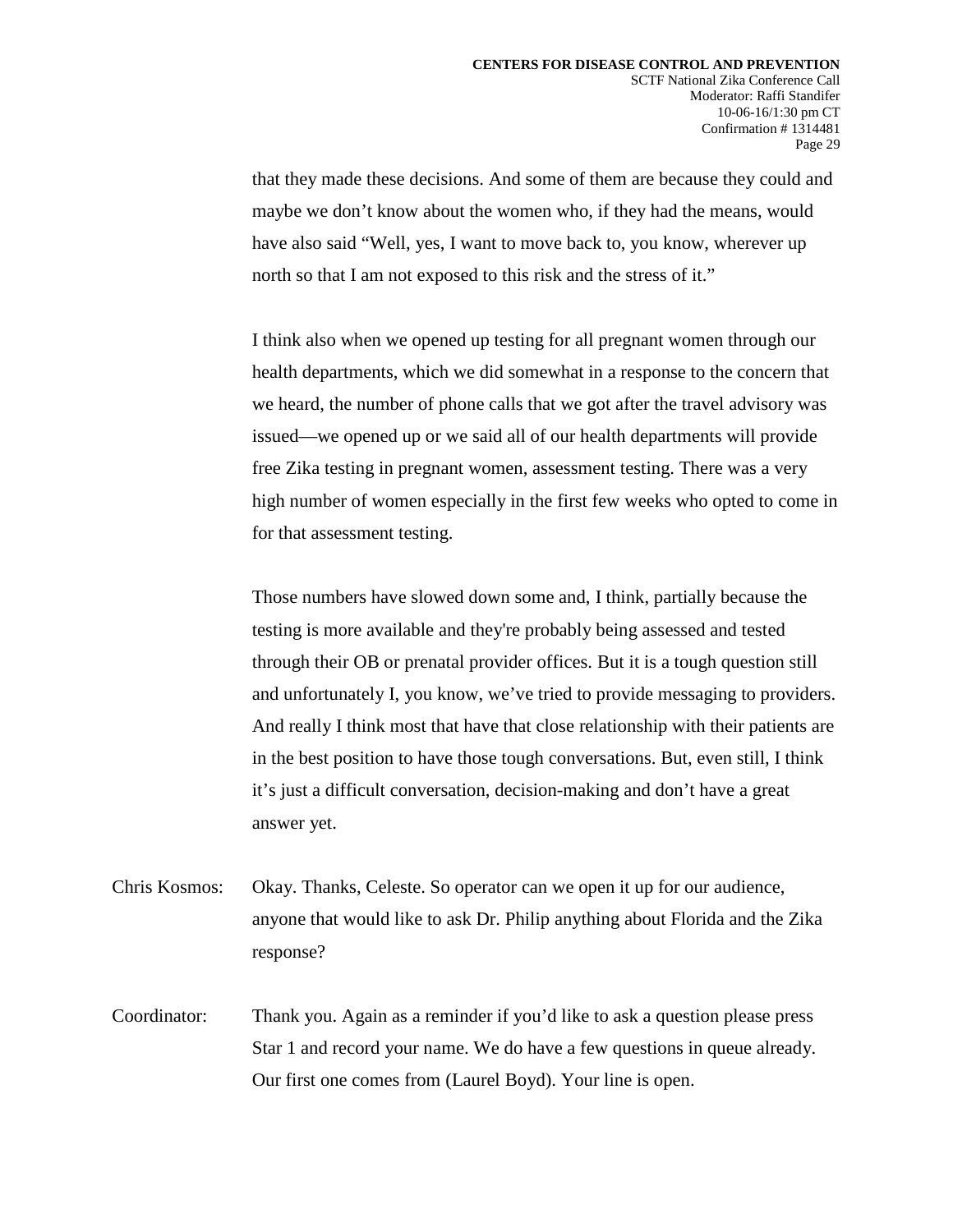(Laurel Boyd): Hi. Thank you. My question was already answered. Thanks.

Coordinator: And our next question will come from (Vicki Kramer). Your line is open.

(Vicki Kramer): Thank you. This is (Vicki Kramer) from California and I'd like to backtrack to your description of the mosquito control operations currently underway in the Miami Beach area. Based on your description it sounds like some aerial control was done in the southern portion of that zone but not in the remaining portion due perhaps to public push back.

> But I'm also wondering if there's other factors, such as the tall buildings, the offshore winds that are perhaps making that mode of operation less effective and also what pesticide resistance testing has been done. It's my understanding that the *Aedes aegypti* in both the Wynwood area and the Miami Beach area are somewhat resistant to many of the pyrethroids and that might have been a factor?

Dr. Celeste Philip:Yes, thank you. The geography in Miami Beach was of particular interest. And before the decision was made to do the aerial treatments there was many considerations about the buildings and then there was: should it be a fixed wing versus the helicopter and so that we had so robust discussions about what was most appropriate.

> And in the end and we didn't—when we went into it I think we assumed helicopter would be the better option. It turned out that when you factor in the drift and the ability for a plane to fly higher versus helicopter that would have to be closer in-between buildings that a fixed wing was considered the better option. So they completed those treatments. And as I mentioned the trap counts in the southern part of Miami Beach are mirroring what we found when the numbers are coming down as we expected.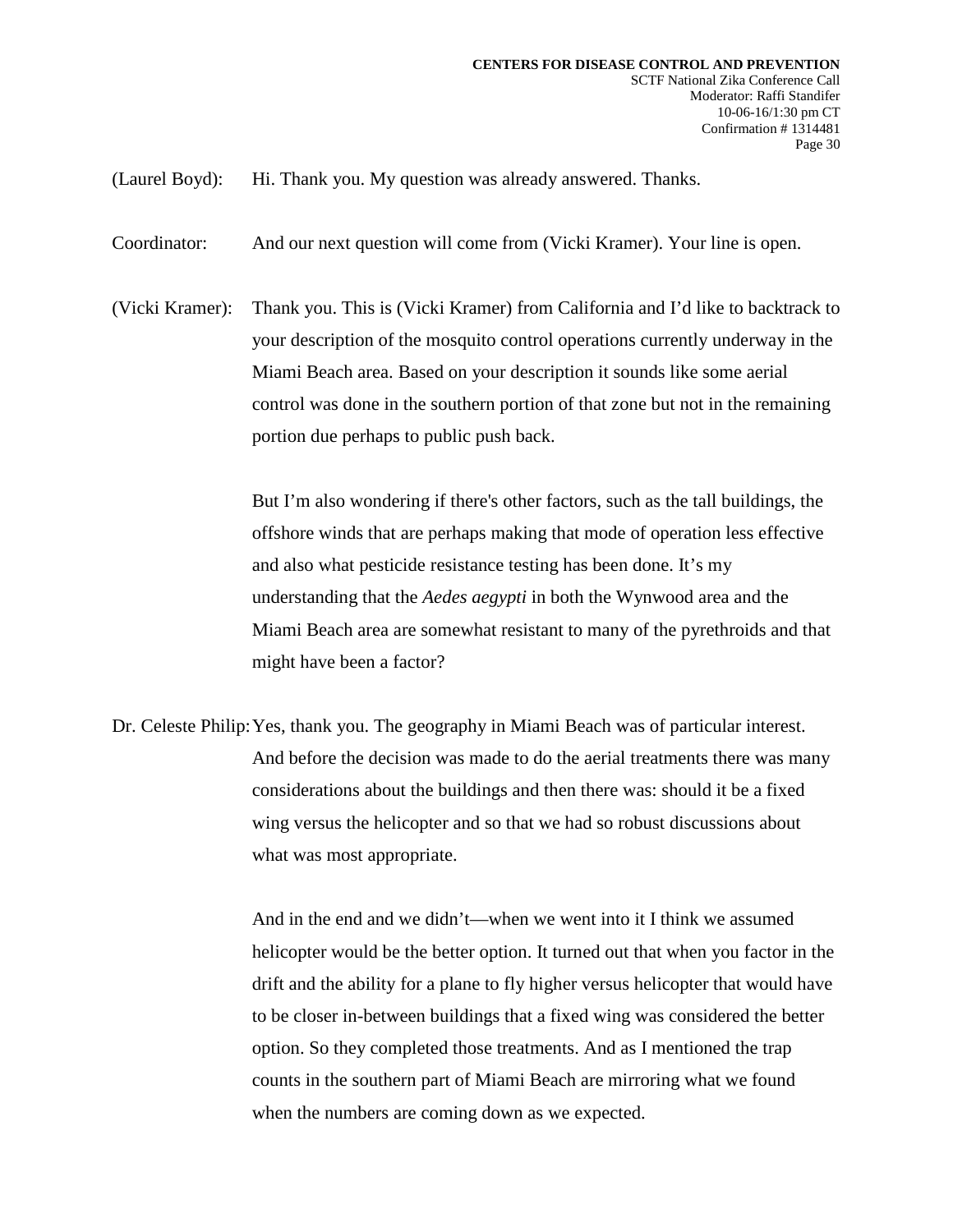The additional area of Miami Beach that was added is somewhat similar but actually has more residential areas, not as many as of the tall buildings. There are some but the numbers are actually less. So again it's a tough decision and, I think, based on the public response local leadership has held off on moving forward with additional aerial spraying there. And I hope I answered all of your questions.

- (Vicki Kramer): Has pesticide resistance analysis…
- Chris Kosmos: Oh, yes so sorry, thank you. We have seen varying levels of resistance to pyrethroids and that was part of the reason why naled suggested initially in Wynwood, so there is that element of it as well.
- (Vicki Kramer): Thank you.
- Coordinator: Again, as a reminder, if you'd like to ask a question please press Star 1 and record your name. And I'm showing no further questions in the queue.
- Chris Kosmos: All right, thank you. Thank you so much Dr. Philip. I really appreciate your time and I appreciate you taking a few minutes out of what has got to be a very busy schedule to talk to our group today. We do have a couple of other updates.

We talked to the lab group and the updates to the lab guidance are in clearance now so we will be able to update you as soon as those have been cleared. I just want to remind all of you that all of the guidance documents that we referenced are on the CDC Zika Web page. And, operator, if there are no further questions, we're going to close our today's call little bit early.